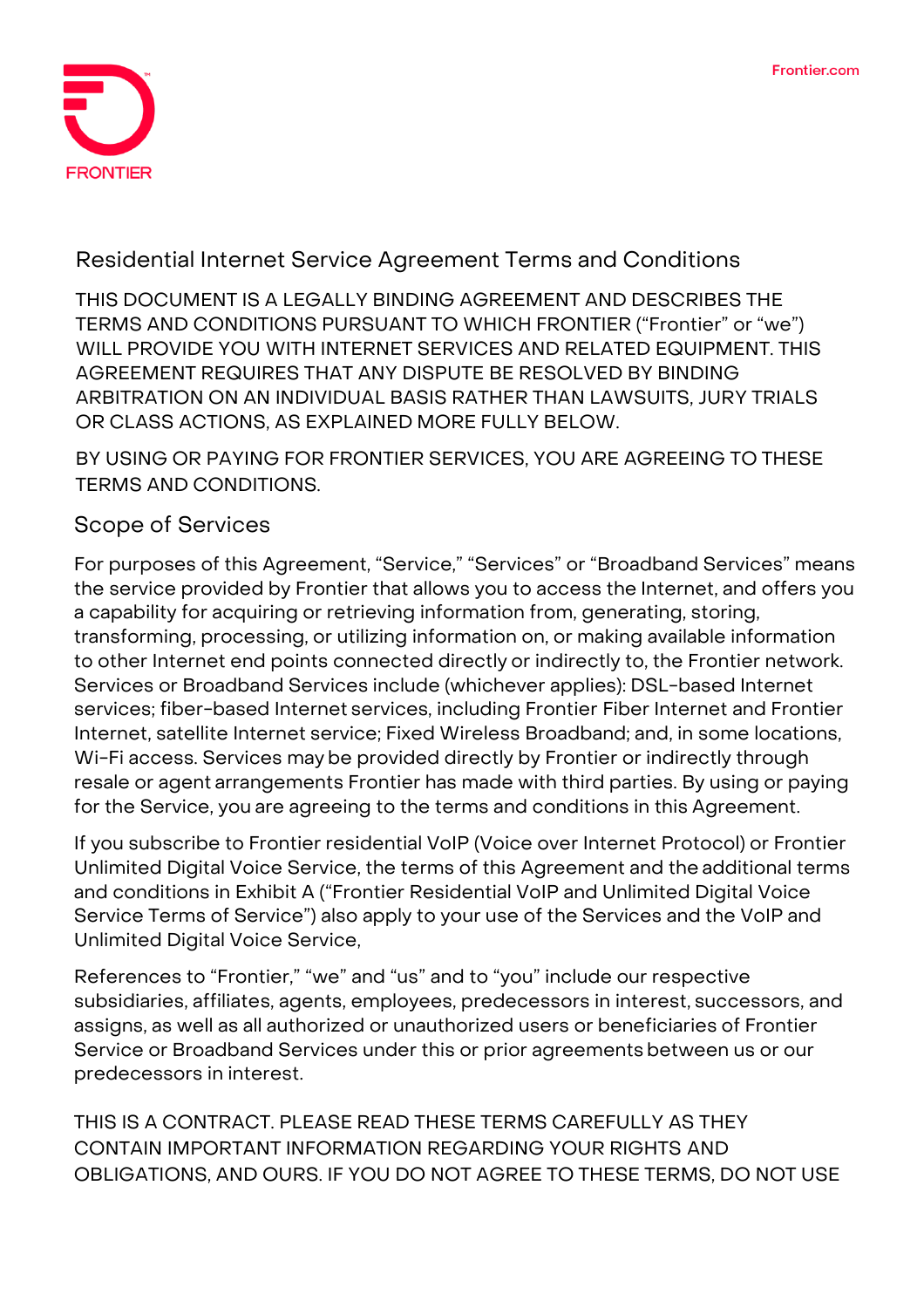

#### **THE SERVICE AND CONTACT US IMMEDIATELY TO TERMINATE IT.**

#### **Time-Period Term Arrangements**

Frontier may provide discounted term arrangements, gifts and/or promotions to customers who purchase multiple services at the same time ("Bundled Services") and/or commit to a minimum time-period term contract arrangement. If you subscribe to a Bundled Services plan with a term commitment, you agree to maintain such Services for the minimum term of that plan. You understand and agree that you must continue to purchase all Bundled Services, without change, for the minimum term agreed upon to receive any promotional offer, discounted rates, gifts or other incentives. You agree that if you change or discontinue any part of a Bundled Services plan, you may lose all promotional pricing, discounted rates, gifts or other incentives associated with the Bundled Services plan, that the price for each individual Bundled Service may increase, and that any changes will constitute a failure to fulfill the minimum term agreed upon to receive the promotional rate, discount, gift or other incentive. If applicable, the term commitment will automatically renew for the same time period at then applicable rates each time it expires unless you notify Frontier or we notify you of termination before the term commitment period ends. At the end of a term, different Service and equipment charges may apply going forward. If you do not fulfill your commitment for the minimum term (or, if renewed, the renewal term), as agreed at the time you ordered service, you will be liable for and agree to pay to Frontier the applicable early termination fee ("ETF") charge.

# **Service Charges**

The applicable charges, including equipment charges, for Broadband Service are identified at the time Service is ordered. Your invoice may also contain certain other charges (including, without limitation, taxes and other fees and charges such as account activation, equipment delivery and handling fees, installation charges, and Frontier-initiated surcharges and fees, including a Frontier- imposed HSI Surcharge, a \$9.99 disconnection order processing fee, administrative or reactivation fees, a paper billing fee, or other cost recovery assessments, interest on past due balances, returned payment fees, ETFs, equipment charges and fees and other nonrecurring or recurring charges) and you agree to pay such other charges by the due date set forth in your monthly invoice. It is your responsibility to review your bill carefully and contact Frontier within thirty (30) days after receiving it if there are any charges you dispute or that are inconsistent with the information provided to you at the time you placed an order for Service. Unless otherwise prohibited by law or guaranteed by a Price Protection Plan (PPP) with Frontier, Frontier may, at any time and in its sole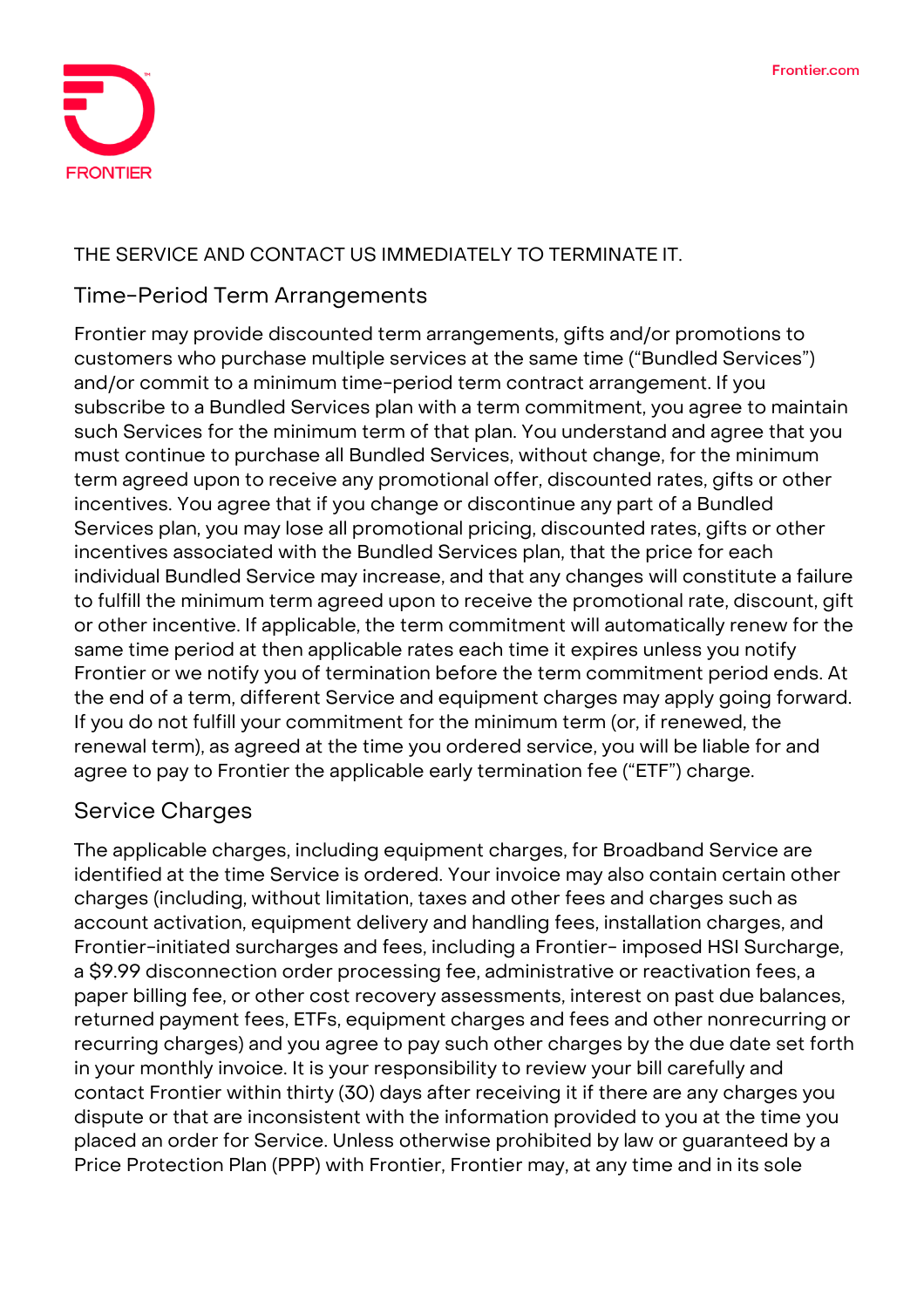

discretion, change or modify the monthly rates, fees and surcharges you are billed for Services, including any additional charges or fees for equipment. We may notify you of any such changes by posting notice on the Frontier website, by sending notice via e-mail or postal mail, or by a bill message or insert. Continuing to use the Service after notice of a change is acceptance of the change. If you do not agree to the change made by Frontier, you must stop using the Service and notify Frontier. The waiver of any fees or charges is at our discretion.

Frontier will bill you monthly for all charges associated with the Service. Payment in full is due no later than the due date indicated on your bill. You are responsible for paying any taxes, surcharges, fees and assessments imposed from time to time in connection with these Services. Frontier may, in its sole discretion, retroactively bill you for Services, taxes and other fees and charges if it determines the prior billing was missed, incomplete or incorrect. If you have authorized payment by credit card or by debiting a bank account, no additional notice or consent is required before we invoice the credit card or debit the bank account for all amounts due to us for any reason. We may accept late payments, partial payments or any payments marked as being "paid in full" or as being settlement of any dispute without losing any of our rights under this Agreement. You agree Frontier may charge you a convenience fee associated with a customer service representative processing your payment. A reasonable handling charge, up to \$35.00 depending on the state in which you subscribe to Service, will be assessed for all checks returned for insufficient funds, closed account, or any other insufficiency or discrepancy. A late payment fee up to \$10 and/or a late payment fee at the rate of 1.5% per month or the highest rate allowed by law may be applied to any unpaid amount after the payment due date. This late payment fee will be in addition to and not in lieu of any other remedies we may have hereunder or under the law. If we do not receive notice of a payment dispute within ninety (90) days after your receipt of a bill, the bill will not be subject to further challenge by you.

Frontier may evaluate your credit history before modifying or providing you Service. In order to establish an account with us and/or obtain or modify the Service, you hereby authorize us to obtain a report from a consumer credit agency and to exchange information with others in connection with determining your creditworthiness. Frontier or its agents may report information about your Service account, including unpaid balances, to credit bureaus. If you are late or delinquent in any payment to us, you also authorize us to report any late payment or nonpayment to consumer credit reporting agencies. Late payments missed payments or other defaults on your account may be reflected in your credit report. We may also charge you a reactivation fee or decline to reinstate Service if Service is suspended or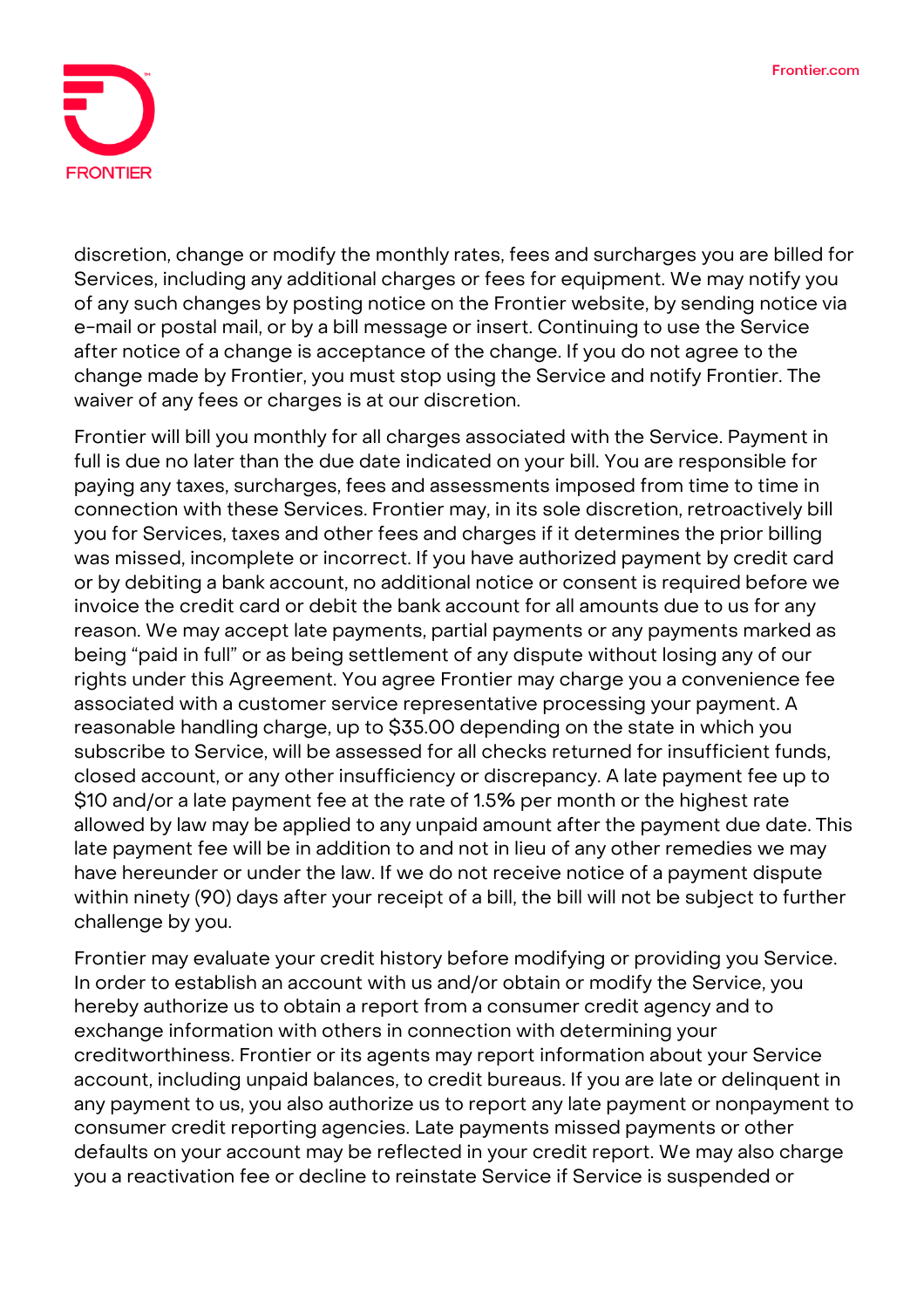

terminated. In the event we utilize a collection agency or resort to legal action to recover an unpaid balance, you agree to reimburse us for all expenses incurred to recover such unpaid balance, including reasonable attorneys' fees and costs. You expressly authorize, and specifically consent to allowing, Frontier and/or its outside collection agencies, outside counsel, or other agents to contact you in connection with any and all matters relating to unpaid past due charges billed by Frontier to you. You agree that, for attempts to collect unpaid past due charges, such contact may be made to any mailing address, telephone number, cellular phone number, email address, or any other electronic address that you have provided, or may in the future provide, to Frontier.

You authorize Frontier to use outside payment processing agencies or other companies for purposes of paying any refund owed to you. You agree that we or the outside payment processing agency or other company that is responsible for your refund may determine in our or, if applicable, their sole and absolute discretion the form of any refund that we issue to you under this Agreement, and such form may include a credit on your next statement, a check, or a prepaid debit card.

Some customers may receive the Services through a special arrangement with their property owner, property manager or association. If you have such an arrangement, this Agreement shall apply to the Services, except that Frontier may not directly charge you for the Services provided to you as part of the special arrangement. You will be responsible for fees and charges associated with additional Service orders. You may also have an additional agreement or contract with your property owner, property manager or association that covers any special arrangement. Any such additional agreement or contract is outside the terms of this Agreement and Frontier is not responsible for nor bound by the terms of any agreement you may have with your property owner, property manager or association.

#### **Use of Service**

All use of the Service must be lawful. You agree not to use or to allow others to use the Service for illegal or inappropriate activities, including but not limited to: invading another person's privacy; unlawfully using, possessing, posting, transmitting or disseminating obscene, profane or pornographic material; posting, transmitting, distributing or disseminating content that is unlawful, threatening, abusive, harassing, libelous, slanderous, defamatory or otherwise offensive or objectionable. Customers may not retransmit the Service or make the Service available to anyone outside the premises (i.e. Wi-Fi or other methods of networking). Customers may not use the Service to host any type of commercial server.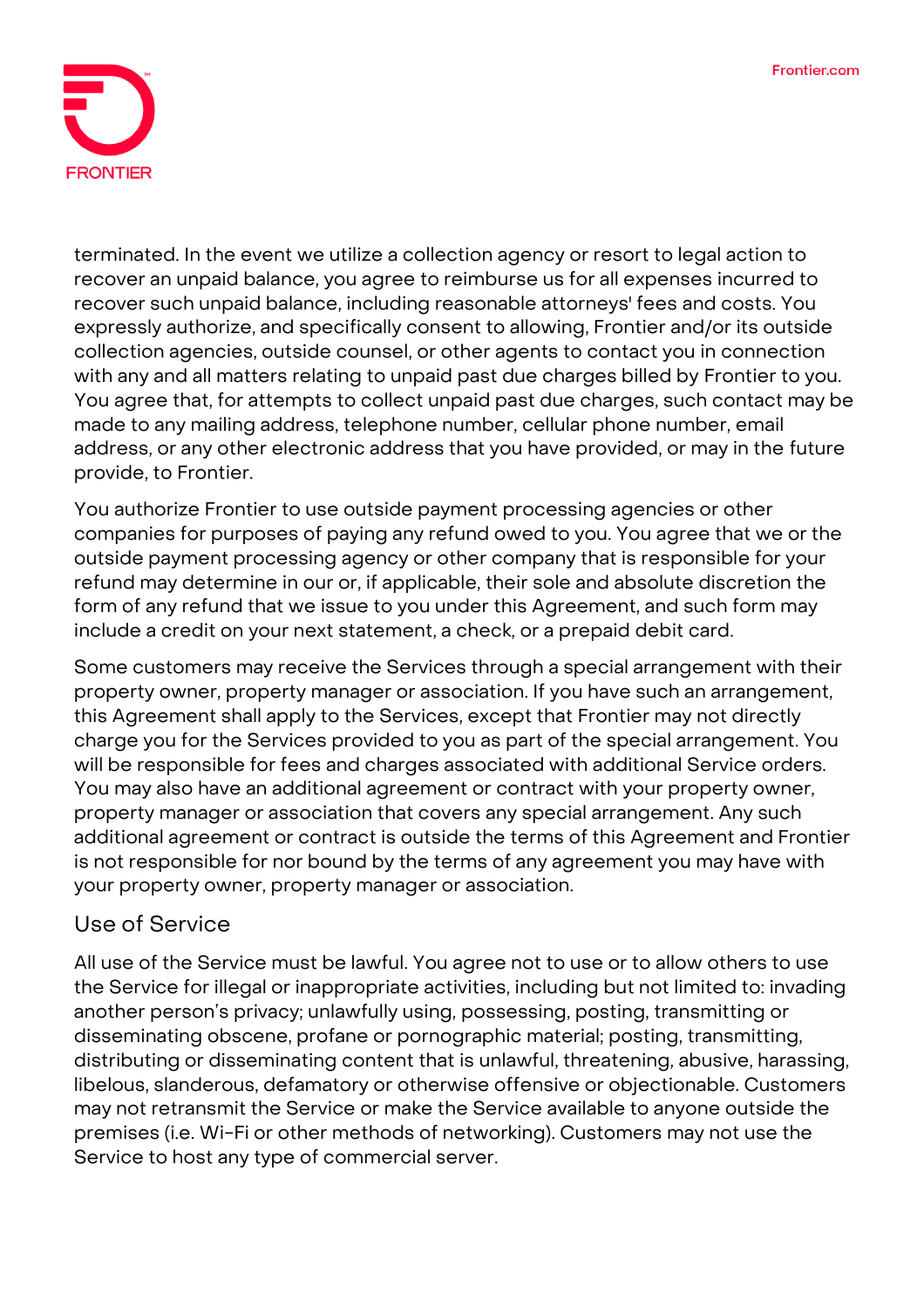

# **Network Management, Acceptable Use and Satellite Fair Access and Wi-Fi Service**

Your use of the Service is subject to Frontier's [Network Management](https://frontier.com/~/media/corporate/policies/network-management-policy.ashx?la=en) Policy, [Acceptable Use Policy,](https://frontier.com/~/media/corporate/policies/aup-residential.ashx?la=en) and [Satellite Fair Access Policy p](https://frontier.com/~/media/corporate/policies/frontier-broadband-fair-access-policy-satellite.ashx?la=en)osted at

frontier.com/corporate/policies. You agree to comply with these policies, which Frontier may modify at any time. In addition, customers must comply with all Frontier network, bandwidth, data storage and usage guidelines in this Agreement and Frontier's policies. Customers whose use of the Services violates any of the provisions of this Agreement or Frontier's policies may have Service terminated without notice. Frontier, at its sole discretion, may suspend, terminate or apply additional charges to the Service if Service usage by the Customer is determined, by the Company, to be excessive or abusive in any manner. Further, with the rise in spam, viruses and other instances of malware found on the Internet, Frontier reserves the right to restrict or block known ports that in the past have allowed for the transfer of spam, viruses, and other malware. See

[https://frontier.com/helpcenter/categories/internet/get-rid-of-](https://frontier.com/helpcenter/categories/internet/get-rid-of-problems) [problems.](https://frontier.com/helpcenter/categories/internet/get-rid-of-problems)

To ensure fair Internet access for all satellite internet customers, Frontier maintains a [Satellite Fair Access Policy.](https://frontier.com/~/media/corporate/policies/frontier-broadband-fair-access-policy-satellite.ashx?la=en) Customers subscribing to satellite Internet service are encouraged to review this policy as it assigns a Download Allowance to each service plan, which limits the amount of data that may be continuously downloaded within specified time periods. Subscribers whoexceed this limit will experience a temporary reduction of speed unless they purchase credits for additional data amounts.

# **Service Speed and Availability**

The Broadband Service speeds identified in Frontier's marketing materials other communications with you reflect Service capability speeds in Service speed tiers. The Service tiers are generally denoted by a name, and by a numberthat identifies the high-end of that Service tiers maximum speed range. **The high-end of the speed range in a Service tier represents the potential wired maximum speed capability in that Service tier, but is not a statement, representation or guarantee of the maximum speed you will receive.** Some applications such as a short email without attachments or basic Web browsing do not require high speed service capability to function optimally, while other activities such as transferring large data files can be performed faster with higher speed services. The speed capability of the Service plan you purchase may not be suitable for some applications, particularly those involving highbandwidth uses such as streaming video or video conferencing.

Bandwidth is provided on a per-line (not a per-device) basis. The maximum speed you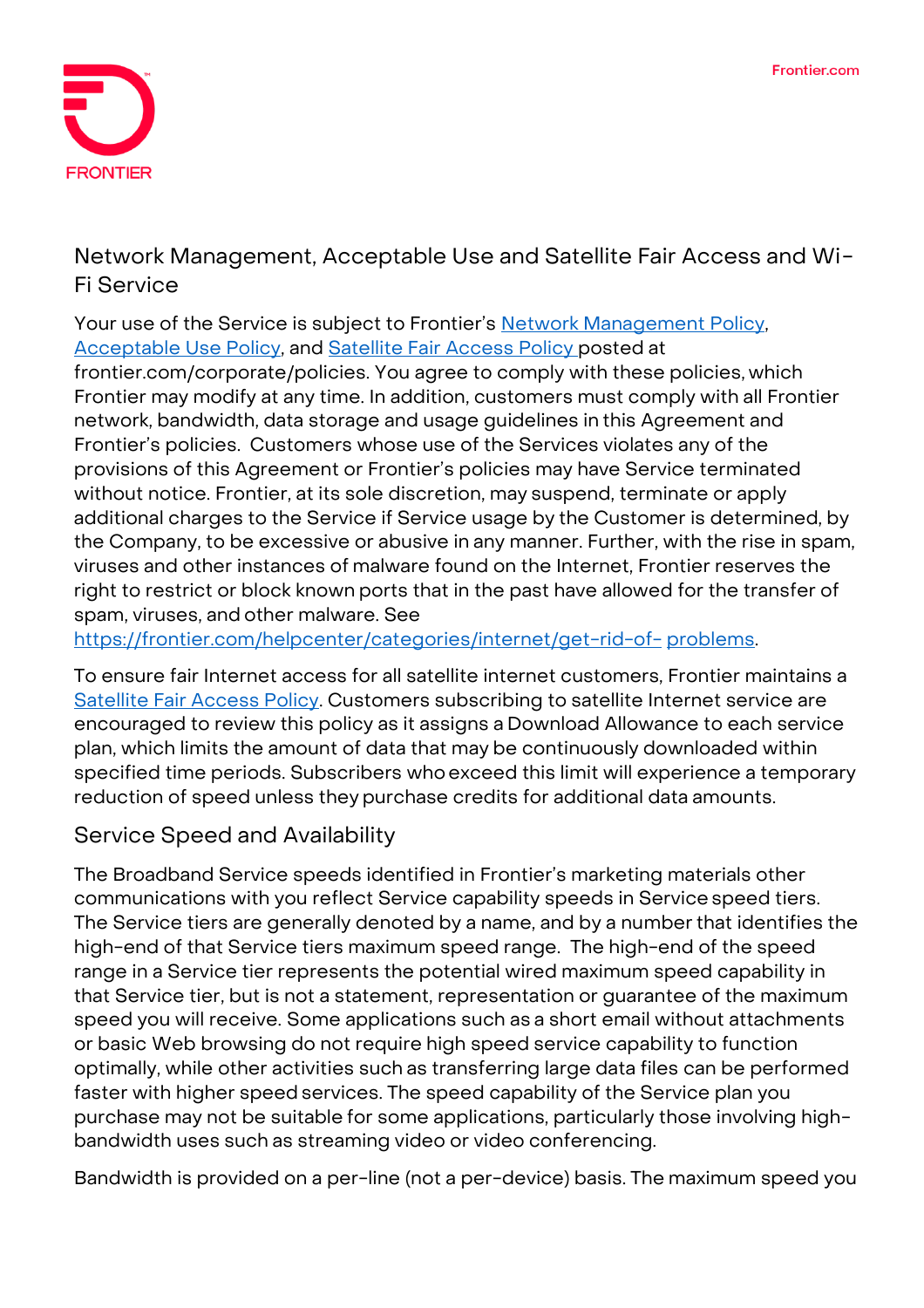

will receive will depend on a multitude of factors, including, among other things: the distance of your premises from our nearest remote terminal or central office; the equipment in use and number of other users on the portion of our network that connects you to the remainder of our network or the Internet; interference; the wiring inside your premises; and the capacity or performance of your computer, device or modem. Furthermore, the speed you receive at a point in time may vary and may be less than your maximum speed, depending on, among other things, the composition of the information or files you are accessing, usage, and traffic on the Internet, the server with which you are communicating, and the networks you and others are using when communicating.

Frontier makes no promise or warranty, express or implied, that you will be able to download or upload data at any particular speed. If you are dissatisfied with the speed of Service you are receiving, you must contact Frontier in writing to the addresses identified in the Notices section below or by contacting our customer contact center at the telephone number identified on your Frontier bill and provide Frontier with the opportunity to investigate and attempt to address any issues with the Service.

Service is subject to technical line qualification. Service is not available to all locations, and may not be available at certain speeds (or at all) at yourlocation, even if Service is offered in your area or our initial testing indicated that yourline qualified for a particular speed or Service. Installation options vary, and charges may apply. In order to utilize Service, you must have a computer or device with sufficient Internetcompatible equipment and software. The Service may be interrupted from time to time for a variety of reasons, and Frontier does not represent or warrant that the Service or the equipment will be available or perform in a manner that meets your needs. You acknowledge and understand that the Services will not function in the event of a network interruption. Frontier will not be liable for any inconvenience, loss, liability or damage resulting from any preemption, loss, expiration, termination or discontinuation of or interruption of the Service, directly or indirectly caused by Frontier, you or third parties or resulting from any circumstances, including, but not limited to, causes attributable to you or your property, inability to obtain access to the Services, cable cuts or damage, failure of a communications network or our network, inability to access or interruptions in accessing the Services, loss of use of poles or other utility facilities, strike, labor dispute, riot or insurrection, war, explosion, act of terrorism, malicious mischief, vandalism, fire, flood or other acts of God, failure or reduction of power, or any court order, law, act or order of government restricting or prohibiting the operation or delivery of the Service. Frontier reserves the right to refuse refunds, offsets and credit allowances for interruptions of Service. Frontier also reserves the right to modify or discontinue, temporarily or permanently, at any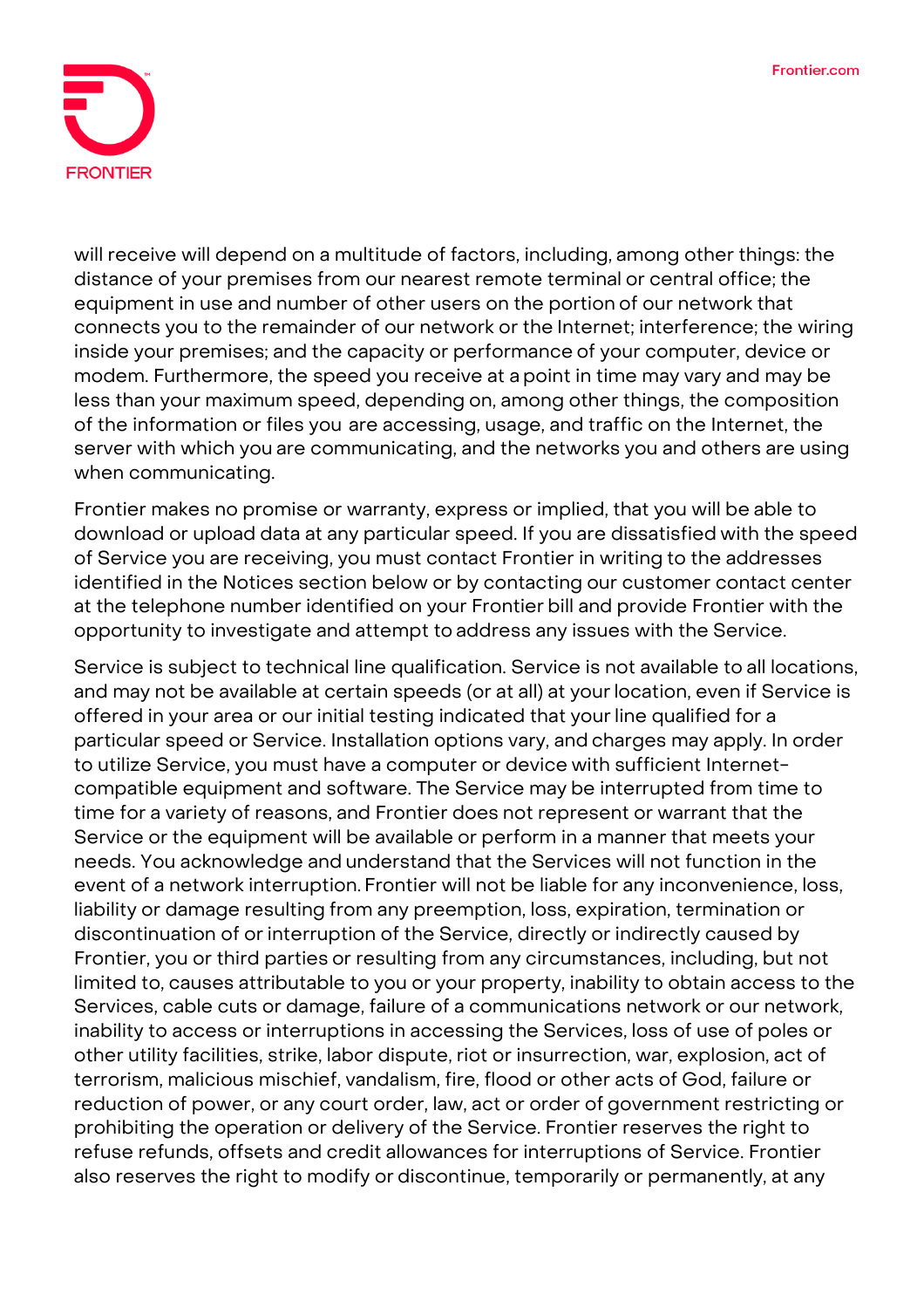

time and from time to time, the Services (or any function or feature of the Services or any part thereof) without liability.

#### **Electrical Power and Equipment**

The Service requires electrical power from your premises to operate, which you are responsible for providing. Without battery backup, the Service will not function in the event of a loss of customer-supplied power. This will disrupt the Service as well as any additional services that use the Service connection for transport (e.g., VoIP and Unlimited Digital Voice Service, including e911). Frontier shall not be liable for loss of any Service(s) in the event of interruption of customer- supplied power to, with or without battery backup present in, the Frontier equipment.

You are responsible for all use of your Service and account, whether by you or someone using your account with or without your permission, including all secondary or sub-accounts associated with your primary account, and to pay for all activity associated with your account. You agree to comply with all applicable laws, regulations and rules regarding your use of the Service.

Frontier will make certain equipment available to you that will enable you to connect to your Service. All equipment provided by Frontier or installed by or on behalf of Frontier remains Frontier property unless you purchase the equipment pursuant to an agreement with Frontier. Frontier may require you to return all Frontier-owned equipment in the same condition as when provided, normal wear and use excepted, upon termination of Service. Failure to do so will result in a charge to be determined with reference to Frontier's then current schedule of equipment charges. You agree to pay such charge(s) even if such equipment is lost (through theft or otherwise) or destroyed. Frontier is not obligated to de- install any equipment, antenna, mount or any cables installed to provision Service. Other than the equipment and/or software provided to you by Frontier for use with the Service, you must provide all equipment, devices, and software necessary to receive the Service. Any equipment or software that was not provided to you by Frontier is not the responsibility of Frontier, and Frontier will not provide support, or be responsible for ongoing maintenance, of such equipment.

# **Management of Your Computer, Data and Security**

You are responsible for the security of your computer, hardware, software applications, data and files. Frontier shall not be liable for any damage or loss to

your computer, hardware, software applications, data and files. We make no representation or warranty that any software or content installed on your computer(s)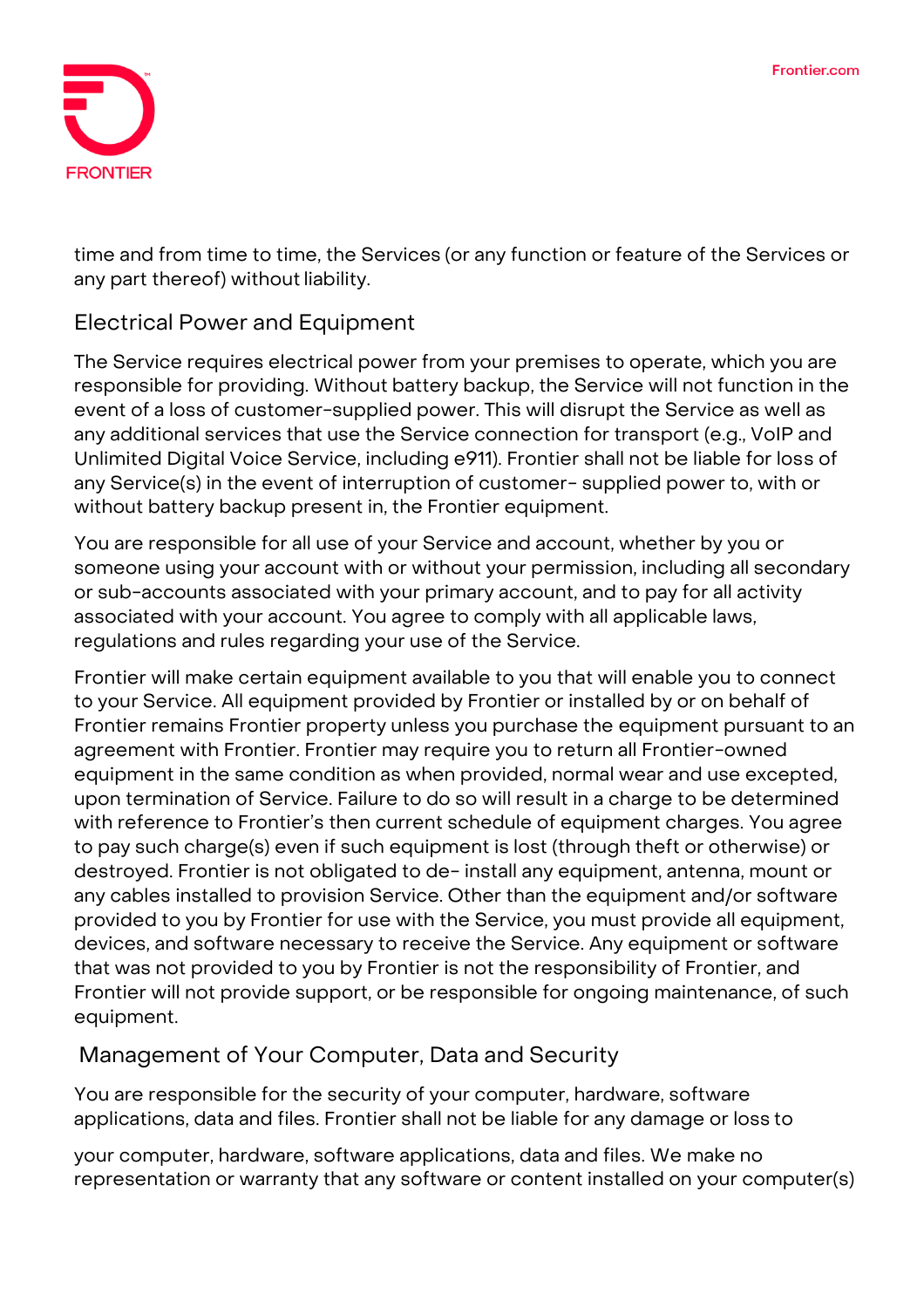

or that you download using the Service does not contain a virus or other harmful feature, and it is your sole responsibility to take appropriate precautions to protect your computer and all other personal equipment, software and hardware from damage to their software, files or data as a result of any such virus or other harmful feature.

You are solely responsible for obtaining, maintaining and updating all equipment and software necessary to use the Service, and for management of your information, including but not limited to back-up and restoration of your data. **YOU AGREE THAT FRONTIER IS NOT RESPONSIBLE FOR THE LOSS OF YOUR DATA OR FOR THE BACK-UP OR RESTORATION OF YOUR DATA, REGARDLESS OF WHETHER THIS DATA IS MAINTAINED ON OUR SERVERS OR YOUR DEVICE(S). YOU SHOULD ALWAYS BACK-UP ANY IMPORTANT INFORMATION SEPARATELY FROM DATA STORED ON FRONTIER'S OR ANY THIRD PARTY'S SERVERS.**

Wi-Fi Service and access to Service using a Wi-Fi radio, wireless modem or router or Wi-Fi hotspots is provided over wireless radio waves, which means that your transmissions could be intercepted by unauthorized persons. If you are in a public area or using wireless access, others may be able to view the content on your device. You assume all risk and release Frontier in the event of any damage you may suffer during use of Wi-Fi Service or Service using a wireless modem, router or equipment, including the introduction of any viruses that may occur or breaches from unauthorized third parties.

#### **Software**

Frontier may provide you, for a fee or at no charge, software for use in connection with the Service that is owned by Frontier or its third-party licensors, providers and suppliers ("Software"). We reserve the right to update, upgrade or change the Software remotely or otherwise and to make related changes to the settings and software on your computer or equipment, and you agree to permit such changes and access to your computer and equipment at any time. You must use the Software only in connection with the Service and for no other purpose. Certain Software may be accompanied by an end user license agreement ("EULA") from Frontier or a third party. Your use of the Software is governed by the terms of that EULA and by this Agreement, where applicable. You must not install or use any Software that is accompanied by or includes a EULA unless you first agree to the terms of the EULA.

**Discontinuation or Termination**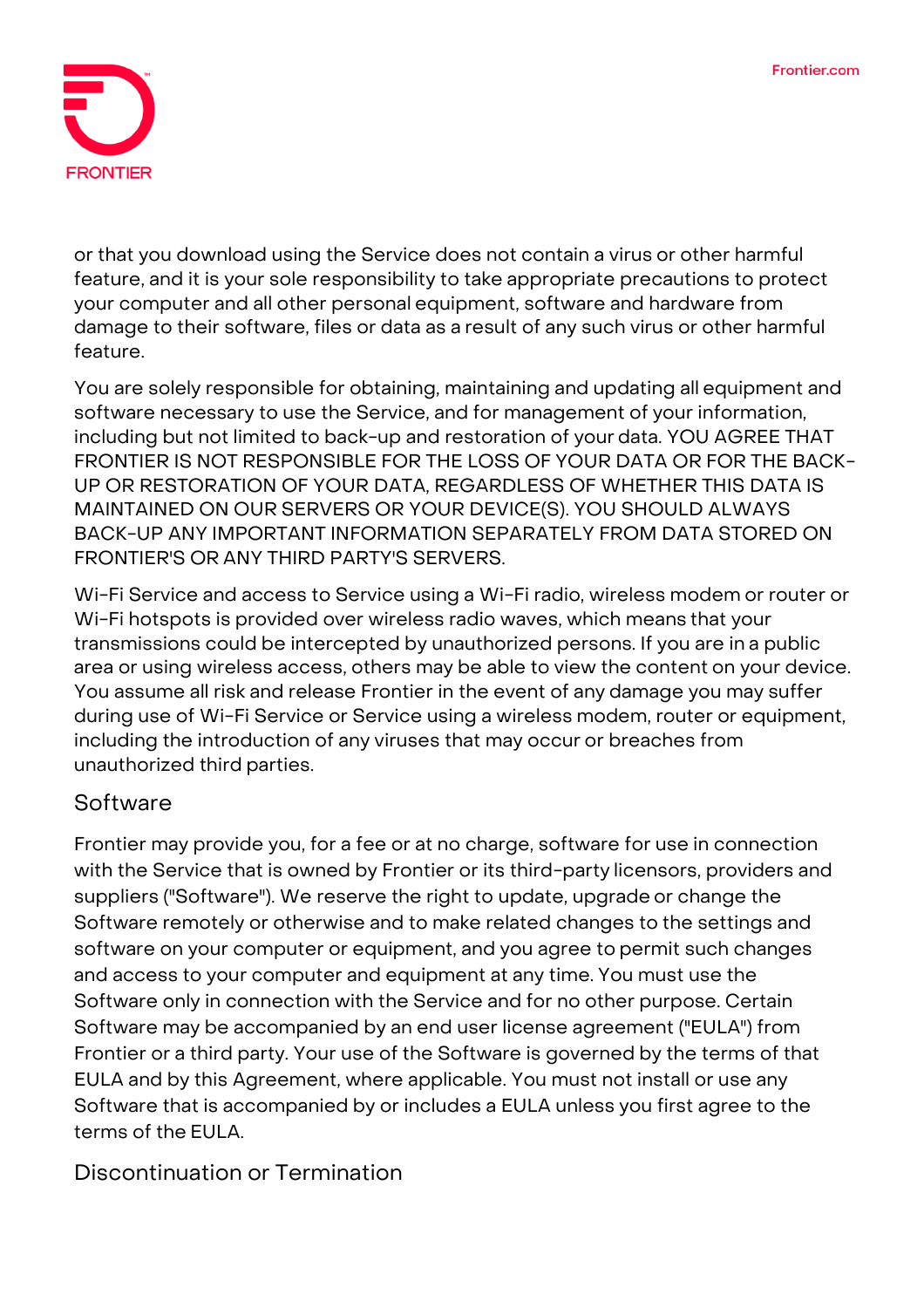

Frontier reserves the right to modify or discontinue the Service (including monthly rates and other charges), temporarily or permanently. If Frontier makes a change that would have a material impact on your Service, Frontier will give you notice as provided in the NOTICE section below. The terms and conditions for changes, if any, will be included in the notice and will be automatically incorporated by reference to this Agreement [at: www.Frontier.com/terms.](http://www.frontier.com/terms) Your continued subscription to the Service after the effective date of the change constitutes your acceptance of the changes and the associated terms and conditions. In lieu of notice and Web site posting, Frontier may instead, at its sole discretion, require customers to enter into an agreement with Frontier regarding temporary material changes.

We may also discontinue or terminate Service if: you do not honor any provision of this Agreement (including payment obligations to Frontier for these or any other Frontier services); you use the Service in a manner that adversely affects other customers or harasses our customers or employees; you or others use the Service to engage in fraud or unlawful conduct or are suspected of doing so; or any regulatory agency, legislative body or court restricts or otherwise prevents Frontier from furnishing the Service.

Unless otherwise required by applicable law, your termination of Service may be effective on the last day of your Frontier billing cycle for all applicable Services, and you are responsible for all charges incurred through the date of termination. Installation or setup fees paid at the initiation of the Service, if any, are not refundable. Termination of Service by us will be effective as provided in our notice to you. Upon termination for any reason, you will be responsible for payment of all outstanding account balances and equipment fees accrued through the date of termination. If a termination is a result of violation by you of the terms of this Agreement, you may also be liable to pay the applicable ETF charge. If your Service is terminated for any reason, you may be required to pay a reconnection fee before Services is reactivated.

You may terminate the Service by giving written notice to the address provided in the Notice section below or contacting Frontier Customer Service if we do not remedy any ongoing breach of the terms and conditions in this Agreement within thirty (30) days after Frontier's receipt of notice from you of such alleged breach. **To the extent permitted by applicable law, your exclusive remedy for a breach by Frontier is (i) termination of service by you, and/or (ii) a credit or refund of the charges you paid after providing notice to Frontier of the alleged breach or any other dispute, but not to exceed charges for ninety (90) days. If you failto provide Frontier with notice and an opportunity to cure, to the extent permitted by applicable law, termination of service by you is your exclusive remedy for any breach by Frontier.**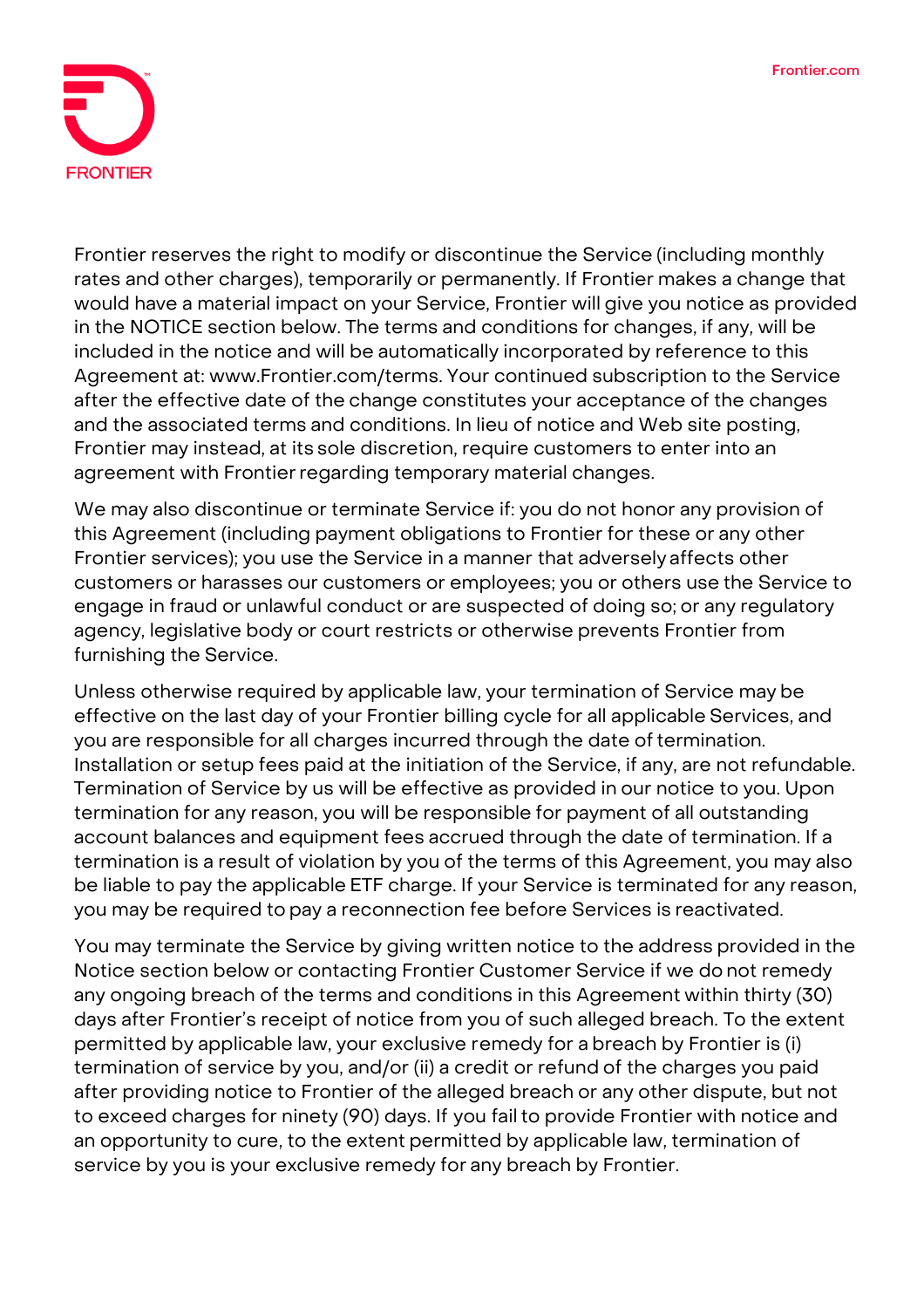

You agree that if your Service is terminated for any reason, Frontier has the right to immediately delete all data, files and other information (including any email, address book and/or web storage content) stored in or for your account without further notice to you.

## **Warranties and Limitation of Liability**

**YOU ACKNOWLEDGE AND AGREE THAT THE SERVICE SUPPLIED HEREUNDER IS PROVIDED ON AN "AS IS" OR "AS AVAILABLE" BASIS, WITH ALL FAULTS. EXCEPT AS OTHERWISE SPECIFICALLY SET FORTH IN THIS AGREEMENT AND AS OTHERWISE SPECIFICALLY SET FORTH IN ANY MANUFACTURER WARRANTY FOR ANY EQUIPMENT PROVIDED BY FRONTIER (BUT ONLY IF SUCH WARRANTY IS INCLUDED WITH SUCH EQUIPMENT), FRONTIER (AND ITS OFFICERS, EMPLOYEES, PARENT, SUBSIDIARIES, AND AFFILIATES) (COLLECTIVELY, THE "FRONTIER PARTIES"), ITS THIRD PARTY LICENSORS, PROVIDERS AND SUPPLIERS, DISCLAIM ANY AND ALL WARRANTIES AND CONDITIONS FOR THE SERVICE, WHETHER EXPRESS OR IMPLIED, INCLUDING BUT NOT LIMITED TO THE IMPLIED WARRANTIES OF MERCHANTABILITY AND FITNESS FOR A PARTICULAR PURPOSE, ACCURACY, NON-INFRINGEMENT, NON-INTERFERENCE, TITLE, COMPATIBILITY OF COMPUTER SYSTEMS, COMPATIBILITY OF SOFTWARE PROGRAMS, INTEGRATION, AND THOSE ARISING FROM COURSE OF DEALING, COURSE OF TRADE, OR ARISING UNDER STATUTE. ALSO, THERE IS NO WARRANTY OF WORKMANLIKE EFFORT OR LACK OF NEGLIGENCE. NO ADVICE OR INFORMATION GIVEN BY FRONTIER OR ITS REPRESENTATIVES SHALL CREATE A WARRANTY WITH RESPECT TO ADVICE PROVIDED.**

**FRONTIER DOES NOT WARRANT OR GUARANTEE THAT SERVICE CAN BE PROVISIONED TO YOUR LOCATION, OR THAT PROVISIONING WILL OCCUR ACCORDING TO A SPECIFIED SCHEDULE, EVEN IF FRONTIER HAS ACCEPTED YOUR ORDER FOR SERVICE. THE PROVISIONING OF SERVICE IS SUBJECT TO NETWORK AVAILABILITY, CIRCUIT AVAILABILITY, LOOP LENGTH, THE CONDITION OF YOUR TELEPHONE LINE AND WIRING INSIDE YOUR LOCATION, AND YOUR COMPUTER/DEVICE CONFIGURATION AND CAPABILITIES, AMONG OTHER FACTORS.**

**FRONTIER DOES NOT WARRANT THAT THE SERVICE OR EQUIPMENT PROVIDED BY FRONTIER WILL PERFORM AT A PARTICULAR SPEED, BANDWIDTH OR DATA**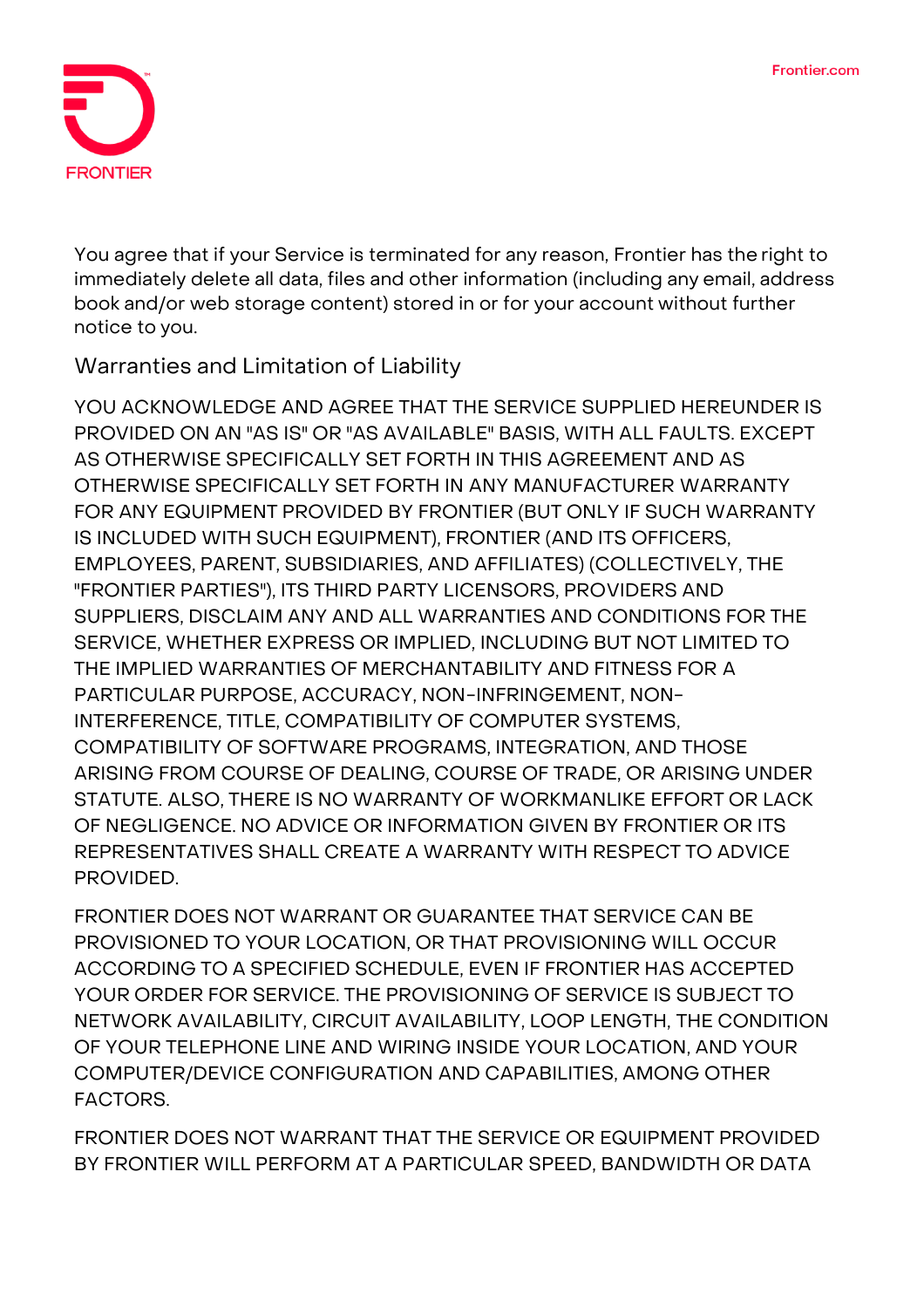

**THROUGHPUT RATE, OR WILL BE UNINTERRUPTED, ERROR-FREE, SECURE, OR FREE OF VIRUSES, WORMS, DISABLING CODE OR CONDITIONS, OR THE LIKE. FRONTIER SHALL NOT BE LIABLE FOR LOSS OF YOUR DATA, OR IF CHANGES IN OPERATION, PROCEDURES, OR SERVICES REQUIRE MODIFICATION OR ALTERATION OF YOUR EQUIPMENT, RENDER THE SAME OBSOLETE OR OTHERWISE AFFECT ITS PERFORMANCE.**

**IN NO EVENT SHALL THE FRONTIER PARTIES OR FRONTIER'S THIRD PARTY LICENSORS, PROVIDERS OR SUPPLIERS BE LIABLE FOR: (A) ANY INDIRECT, PUNITIVE, SPECIAL, CONSEQUENTIAL OR INCIDENTAL DAMAGES, INCLUDING WITHOUT LIMITATION, LOST PROFITS OR LOSS OF REVENUE, LOSS OF PROGRAMS OR INFORMATION OR DAMAGE TO DATA ARISING OUT OF THE USE, PARTIAL USE OR INABILITY TO USE THE SERVICE, OR RELIANCE ON OR PERFORMANCE OF THE SERVICE, REGARDLESS OF THE TYPE OF CLAIM OR THE NATURE OF THE CAUSE OF ACTION, INCLUDING WITHOUT LIMITATION, THOSE ARISING UNDER CONTRACT, TORT, NEGLIGENCE OR STRICT LIABILITY, EVEN IF FRONTIER HAS BEEN ADVISED OF THE POSSIBILITY OF SUCH CLAIM OR DAMAGES, OR (B) ANY CLAIMS AGAINST YOU BY ANY OTHER PARTY.**

**THE LIABILITY OF THE FRONTIER PARTIES, OR (SUBJECT TO ANY DIFFERENT LIMITATIONS OF LIABILITY IN THIRD PARTY END USER LICENSE OR OTHER AGREEMENTS) OUR THIRD PARTY LICENSORS, PROVIDERS OR SUPPLIERS, FOR ALL CATEGORIES OF DAMAGES SHALL NOT EXCEED A PRO RATA CREDIT FOR THE MONTHLY FEES (EXCLUDING ALL NONRECURRING CHARGES, REGULATORY FEES, SURCHARGES, FEES AND TAXES) YOU HAVE PAID TO FRONTIER FOR THE SERVICE DURING THE NINETY (90) DAY PERIOD PRIOR TO WHEN SUCH CLAIM AROSE, WHICH SHALL BE YOUR SOLE AND EXCLUSIVE REMEDY REGARDLESS OF THE TYPE OF CLAIM OR NATURE OF THE CAUSE OF ACTION.**

**ALL OF THE FOREGOING LIMITATIONS STATED IN THIS SECTION SHALL APPLY TO THE FULL EXTENT PERMITTED BY LAW, AND ARE NOT INTENDED TO ASSERT ANY LIMITATIONS OR DEFENSES WHICH ARE PROHIBITED BY LAW.**

**ALL LIMITATIONS AND DISCLAIMERS STATED IN THIS SECTION ALSO APPLY TO FRONTIER'S THIRD PARTY LICENSORS, PROVIDERS AND SUPPLIERS, AS INTENDED THIRD PARTY BENEFICIARIES OF THIS AGREEMENT.**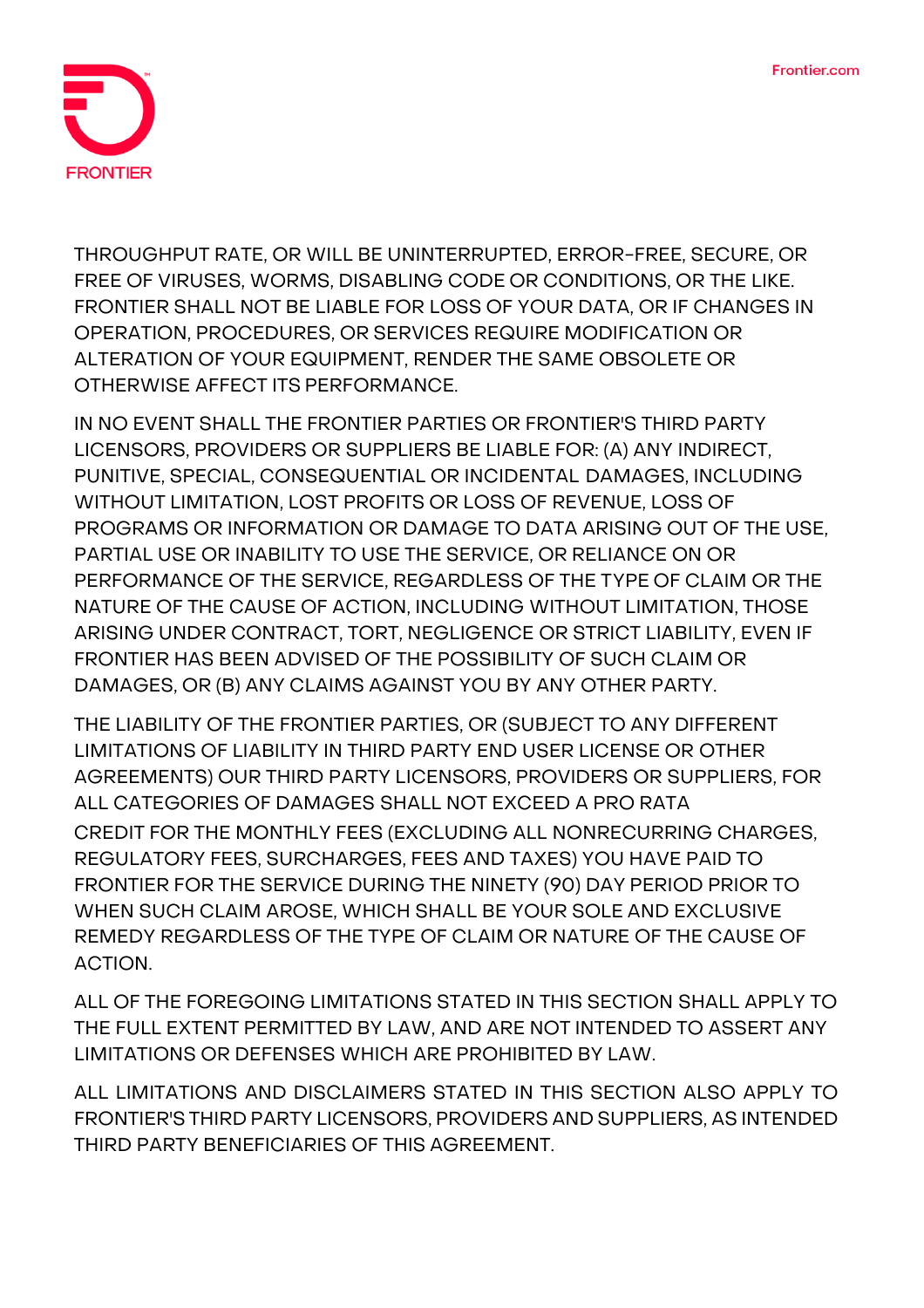

**THE REMEDIES EXPRESSLY SET FORTH IN THIS AGREEMENT ARE YOUR SOLE AND EXCLUSIVE REMEDIES. YOU MAY HAVE ADDITIONAL RIGHTS UNDER CERTAIN LAWS (SUCH AS CONSUMER LAWS), WHICH DO NOT ALLOW THE EXCLUSION OF IMPLIED WARRANTIES, OR THE EXCLUSION OR LIMITATION OF CERTAIN DAMAGES. IF THESE LAWS APPLY, OUR EXCLUSIONS OR LIMITATIONS MAY NOT APPLY TO YOU.**

# **Indemnification**

You agree to defend, indemnify and hold harmless the Frontier Parties against all liabilities, costs and expenses, including reasonable attorneys' and experts' fees, related to or arising from your use of the Service (or the use of your Service by anyone else): (a) in violation of applicable laws, regulations or this Agreement; (b) to access the Internet or to transmit or post any message, information, software, images or other materials via the Internet; (c) in any manner that harms any person or results in the personal injury or death of any person or in damage to or loss of any tangible or intangible (including data) property; or (d) claims for infringement of any intellectual property rights arising from or in connection with your use of the Service.

#### **DISPUTE RESOLUTION WITH FRONTIER BY BINDING ARBITRATION**

#### **\*\*\*PLEASE READ THIS CAREFULLY. IT AFFECTS YOUR RIGHTS \*\*\***

Frontier encourages you to contact our Customer Service department if you have concerns or complaints about your Service or Frontier. Generally, customer complaints can be satisfactorily resolved in this way. In the unlikely event that you are not able to resolve your concerns through our Customer Service department, you and Frontier each agree to resolve all disputes through binding arbitration or a small claims court rather than lawsuits in courts of general jurisdiction, jury trials, or class actions. Arbitration is more informal than a lawsuit. Arbitration uses a neutral arbitrator instead of a judge or jury, allows for more limited discovery than in court, and is subject to very limited review by courts. Arbitrators can award the same damages and individual relief affecting individual parties that a court can award, including an award of attorneys' fees if the law allows. For any non-frivolous claim that does not exceed \$75,000, Frontier will pay all costs of the arbitration. Moreover, in arbitration you are entitled to recover attorneys' fees from Frontier for your own dispute to the same extent as you would be in court. In addition, under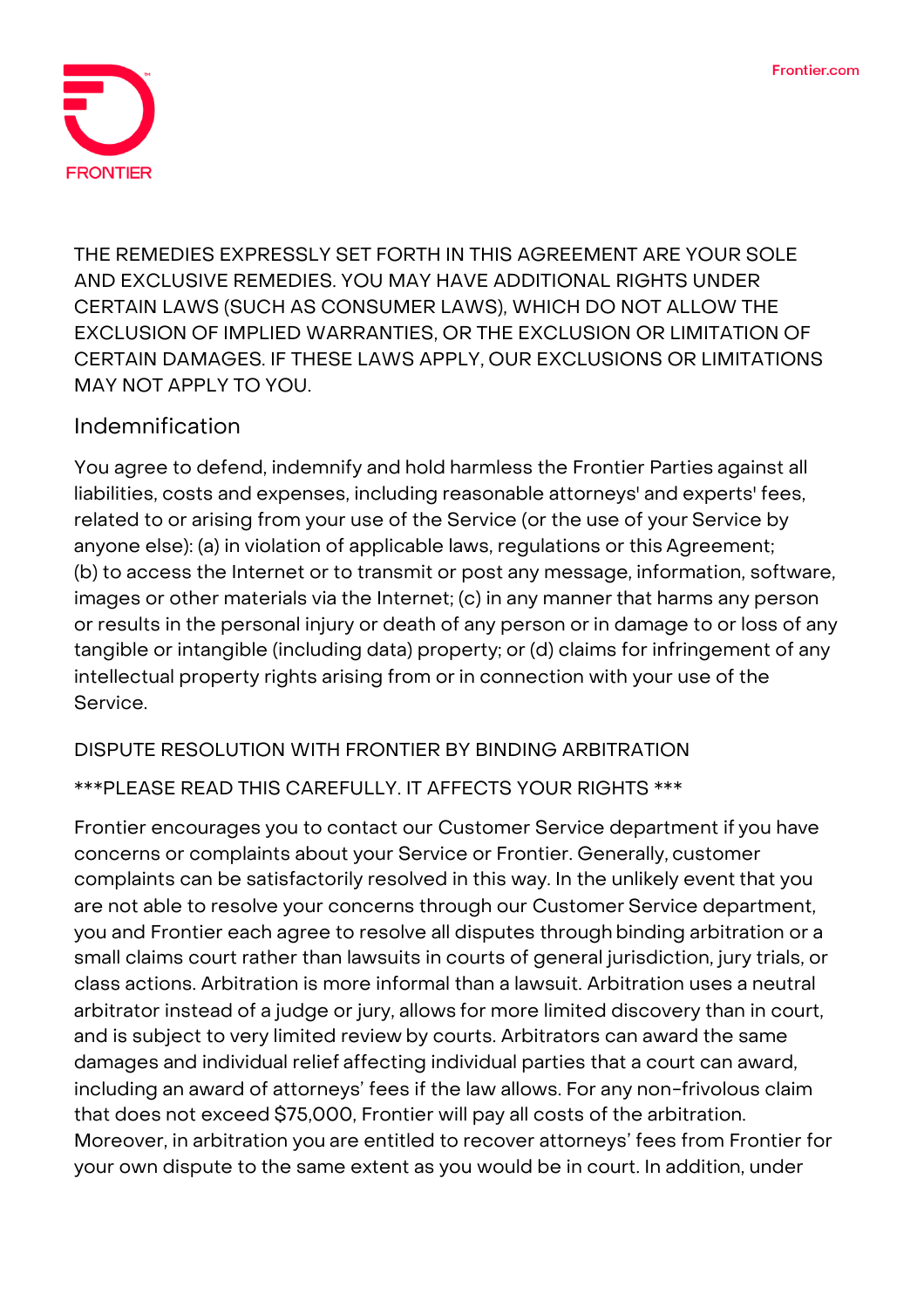

certain circumstances (as explained below), Frontier will pay you more than the amount of the arbitrator's award if the arbitrator awards you an amount that is greater thanwhat Frontier has offered you to settle the dispute.

# **Arbitration Agreement:**

(a) You and Frontier agree to arbitrate **all disputes and claims** between us related to or associated with the Service. This agreement to arbitrate is intended to be broadly interpreted. It includes, but is not limited to, all claims arising out of or relating to any aspect of our relationship, whether based in contract, tort, statute, fraud, misrepresentation or any other legal theory, that arose either before or during this or any prior Agreement, or that may arise after termination of this Agreement. It also includes claims that currently are the subject of class action or purported class action litigation in which you are not a member of a certified class. References to "Frontier," "you," and "us" include our respective subsidiaries, affiliates, agents, employees, predecessors in interest, successors, and assigns, as well as all authorized or unauthorized users or beneficiaries of Frontier Broadband Services under this or prior Agreements between us.

Notwithstanding the foregoing agreement, Frontier agrees that it will not use arbitration to initiate debt collection against you except in response to claims you have made in arbitration. In addition, by agreeing to resolve disputes through arbitration, **you and Frontier each agree to unconditionally waive the right to a trial by jury or to participate in a class action, representative proceeding, or private attorney general action.** Instead of arbitration, either party may bring an individual action in a small claims court for disputes or claims that are within the scope of the small claims court's authority. In addition, you may bring any issues to the attention of federal, state, or local agencies, including, for example, the Federal Communications Commission. Such agencies can, if the law allows, seek relief against us on your behalf.

This Agreement evidences a transaction in interstate commerce, and thus the Federal Arbitration Act governs the interpretation and enforcement of this provision, even after the Agreement is terminated.

(b) A party who intends to seek arbitration must first send to the other, by certified mail, a written Notice of Dispute ("Notice"). The Notice to Frontier should be addressed to: Frontier Communications, Legal Department, 401 Merritt 7, Norwalk, CT 06851 ("Notice Address"). The Notice must (1) describe the nature and basis of the claim or dispute, and (2) set forth the specific relief sought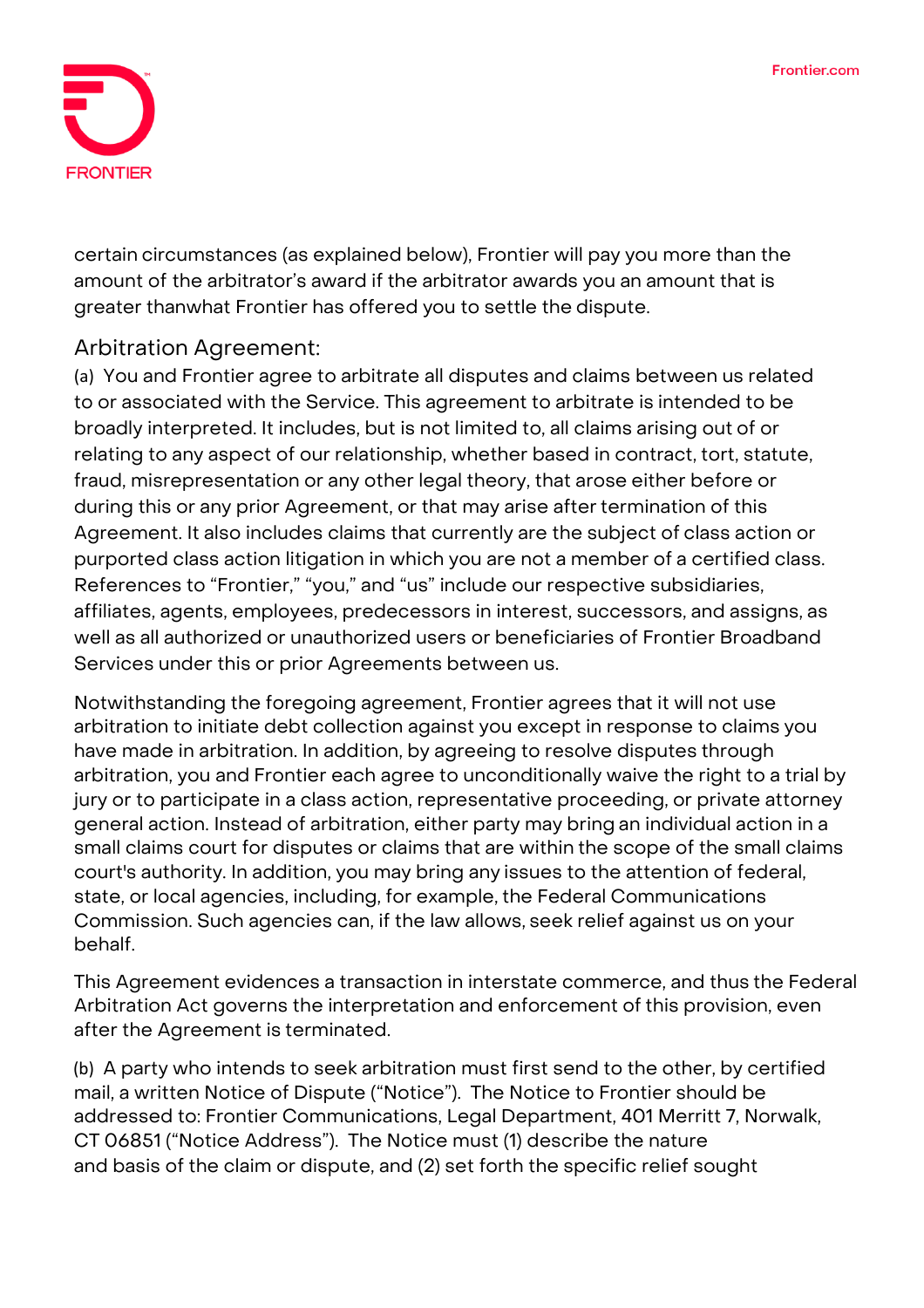

("Demand"). If Frontier and you do not reach an agreement to resolve the claim within thirty (30) days after the Notice is received, you or Frontier may commence an arbitration proceeding. During the arbitration, the amount of any settlement offer made by Frontier or you shall not be disclosed to the arbitrator until after the arbitrator determines the amount, if any, to which you or Frontier is entitled.

(c) The arbitration will be governed by the Consumer Arbitration Rules ("AAA Rules") of the American Arbitration Association ("AAA"), as modified by the terms of this Agreement, and will be administered by the AAA. Procedure, rule and fee information is available from the AAA online at [http://www.adr.org,](http://www.adr.org/) by calling the AAA at 1-800-778-7879, or by calling Frontier at 1-877-462-7320, option 3. The arbitrator is bound by the terms of this Agreement. All issues are for the arbitrator to decide, except that issues relating to the scope and enforceability of the arbitration provision, including the scope, interpretation, and enforceability of section (f) below, are for a court to decide. If your claim is for \$25,000 or less, you may choose whether the arbitration will be conducted solely on the basis of documents submitted to the arbitrator, through a telephonic hearing, or by an inperson hearing as established by the AAA Rules. If your claim exceeds \$25,000, the right to a hearing will be determined by the AAA Rules. Unless Frontier and you agree otherwise, any in-person hearings will take place at a location that the AAA selects in the state of your primary residence. Regardless of the manner in which the arbitration is conducted, the arbitrator shall issue a reasoned written decision sufficient to explain the essential findings and conclusions on which the award is based.

Frontier agrees to pay your AAA filing, administration, and arbitrator fees ("AAA fees") for claims for damages of up to \$75,000 and for claims for claims for non-monetary relief up to the value of \$75,000, as measured from either your or Frontier's perspective (but excluding attorneys' fees and expenses), After Frontier receives notice that you have commenced arbitration, it will promptly reimburse you for your payment of the filing fee, unless your claim is for greater than \$75,000. (The filing fee is subject to change by the AAA. If you are unable to pay this fee, Frontier will pay it directly upon receiving a written request.) In addition, Frontier will not pay your share of the AAA fees if the arbitrator finds that either your claim or the relief sought is frivolous or brought for an improper purpose, as measured by the standards of Federal Rule of Civil Procedure 11(b). In such case, the payment of AAA fees will be governed by the AAA Rules, and you agree to reimburse Frontier for all monies previously disbursed by it that are otherwise your obligation to pay under the AAA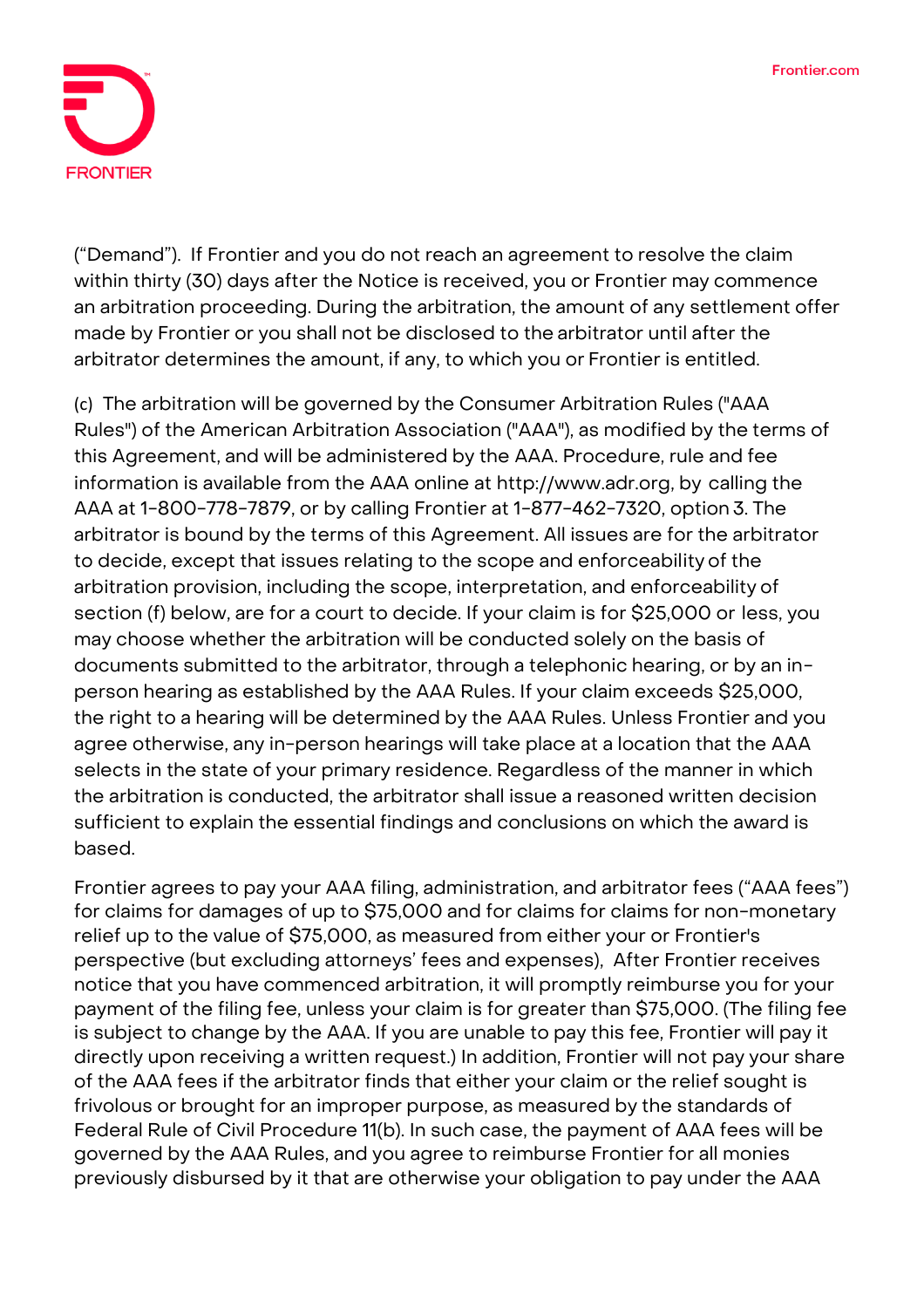

Rules. If you initiate an arbitration in which you seek relief valued at more than \$75,000 (excluding attorneys' fees and expenses), as measured from either your or Frontier's perspective, the payment of AAA fees will be governed by the AAA Rules.

(d) If Frontier offers to settle your dispute prior to appointment of the arbitrator and you do not accept the offer, and the arbitrator awards you an amount of money that is more than Frontier's last written settlement offer, then Frontier will pay you the amount of the award or \$5,000 ("the alternative payment"), whichever is greater. If Frontier does not offer to settle your dispute prior to appointment of the arbitrator, and the arbitrator awards you any relief on the merits, then Frontier agrees to pay you the amount of the award or the alternative payment, whichever is greater. The arbitrator may make rulings and resolve disputes as to the payment and reimbursement of fees, expenses, and the alternative payment at any time during the proceeding and upon request from either party made within fourteen (14) days of the arbitrators' ruling on the merits.

(e) Although Frontier may have a right to an award of attorneys' fees and expenses if it prevails, Frontier agrees that it will not seek such award.

(f) You and Frontier agree to seek, and further agree that the arbitrator may award, only such relief, whether relief in the form of damages, an injunction, orother nonmonetary relief as is necessary to resolve any individual injury thateither you or Frontier have suffered or may suffer. In particular, if either you or Frontier seeks any nonmonetary relief, including injunctive or declaratory relief, the arbitrator may award relief on an individual basis only, and may not award relief that affects individuals or entities other than you or Frontier. YOU AND FRONTIER AGREE THAT WE EACH MAY BRING CLAIMS AGAINST THE OTHER ONLY IN AN INDIVIDUAL CAPACITY AND NOT AS A PLAINTIFF OR CLASS MEMBER IN ANY PURPORTED CLASS, REPRESENTATIVE, OR PRIVATE ATTORNEY GENERAL PROCEEDING. FURTHERMORE, UNLESS BOTH YOU AND FRONTIER AGREE OTHERWISE IN WRITING, THE ARBITRATOR MAY NOT CONSOLIDATE MORE THAN ONE PERSON'S CLAIMS, AND MAY NOT OTHERWISE PRESIDE OVER ANY FORM OF A CLASS, REPRESENTATIVE, OR PRIVATE ATTORNEY GENERAL PROCEEDING. If a court decides that applicable law precludes enforcement of any of this paragraph (f)'s limitations as to a particular claim for relief, then that claim (and only that claim) must be severed from the arbitration and may be brought in court. Further, an arbitrator's award and any judgment confirming it shall apply only to that specific case and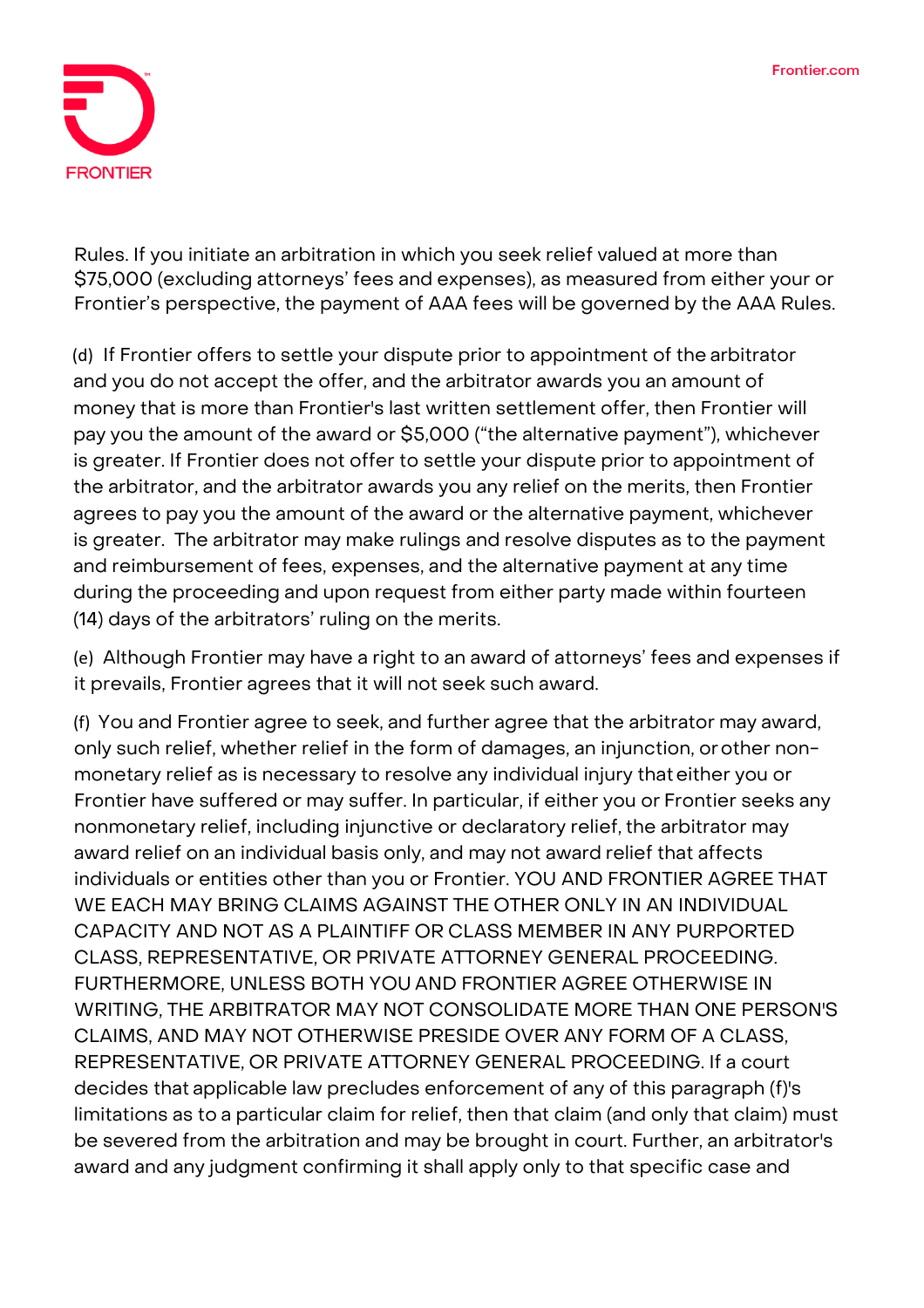

cannot be used in any other case except to enforce the award itself.

(g) Notwithstanding any provision in this Agreement to the contrary, you and Frontier agree that if Frontier makes any change to this arbitration provision during the period of time that you are receiving Frontier services, you may reject that change by providing Frontier with written notice within thirty (30) days of the change to the Notice Address provided in (b) above and require Frontier to adhere to the language in this provision. By rejecting any future change, you are agreeing that you will arbitrate any dispute between us in accordance with the language of this provision.

## **General Terms**

This Agreement, including all Policies referred to herein, constitutes the entire agreement between you and Frontier with respect to the subject matter hereto and supersedes any and all prior or contemporaneous agreements whether written or oral. No changes by you to this Agreement shall be effective unless agreed to in writing signed by an authorized person at Frontier.

If any provision of this Agreement is found by a court or agency of competent jurisdiction to be unenforceable, the parties nevertheless agree that the remaining provisions of these terms and conditions shall remain in full force and effect. The foregoing does not apply to the prohibition against class or representative actions that is part of the arbitration clause; if that provision is found to be unenforceable, the arbitration clause (but only the arbitration clause) shall be null and void.

Except as otherwise required by law, you and Frontier agree that the Federal Arbitration Act and the substantive laws of the state and local area in which Services is provided by Frontier, without reference to its principles of conflicts of laws, will be applied to govern, construe and enforce all of the rights and duties of the parties arising from or related in any way to the subject matter of this Agreement.

All obligations under this Agreement, which, by their nature, would continue beyond the termination of this Agreement, including without limitation, those relating to Warranties and Limitation of Liability, Indemnification and Dispute Resolution with Frontier by Binding Arbitration, shall survive such termination.

Except as expressly set forth in this Agreement, this Agreement shall not provide any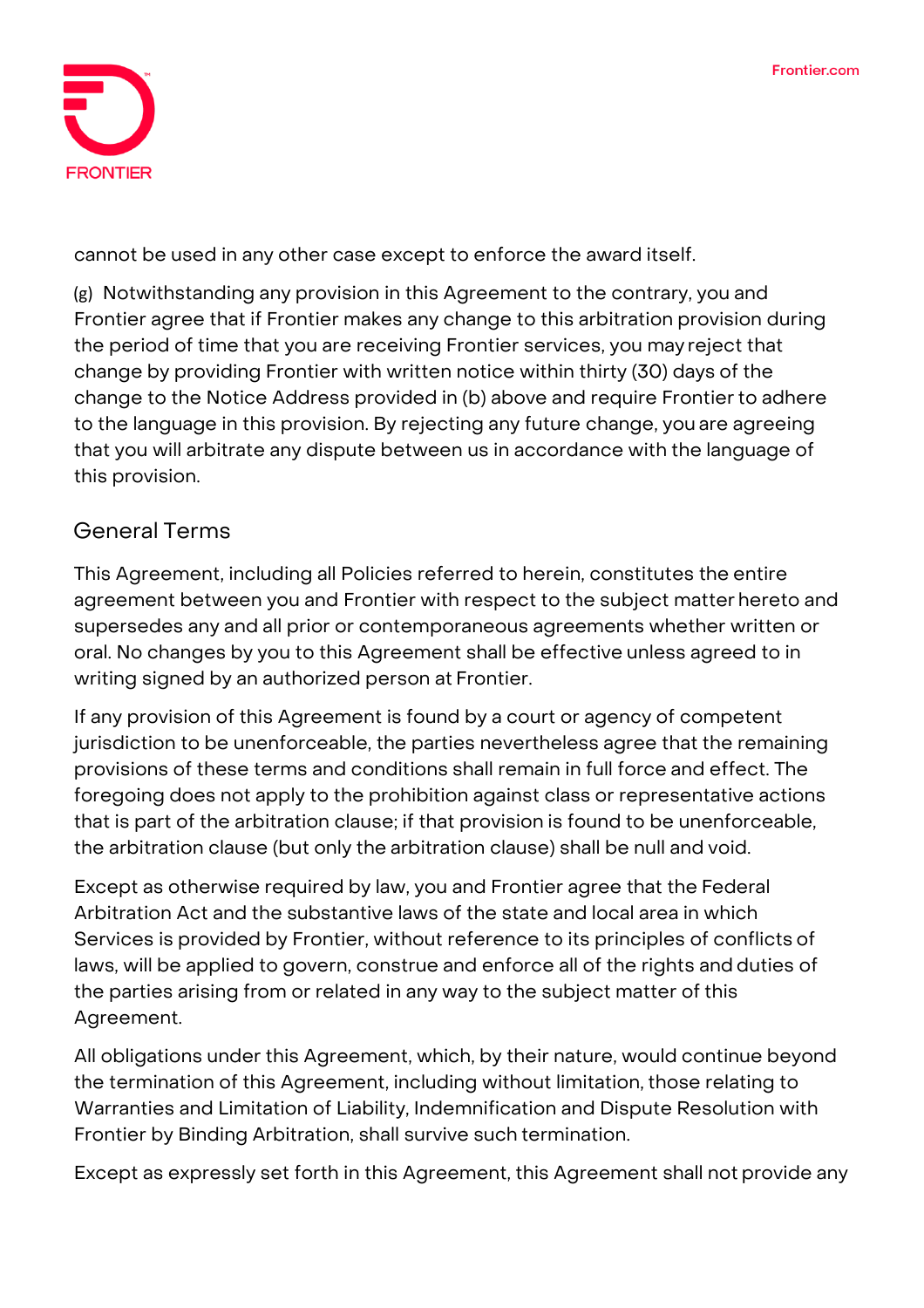

third party with a remedy, claim or right of reimbursement. We may assign this Agreement to another entity without any advance consent from or notice to you. You may not assign this Agreement without our consent.

Frontier's failure at any time to insist upon strict compliance with any of the provisions of this Agreement shall not be construed to be a waiver of such terms in the future.

To the fullest extent permitted by law, you and Frontier agree that regardless of any statute or law to the contrary, any claim or cause of action arising out of or related to use of the Service or this Agreement must be filed within one (1) year after such claim or cause of action arose or be forever barred.

The section titles and paragraph headings in this Agreement are for convenience only and have no legal or contractual effect.

# **Our Right to Make Changes**

UNLESS OTHERWISE PROHIBITED BY LAW, FRONTIER MAY CHANGE THE TERMS AND CONDITIONS OF YOUR SERVICE AT ANY TIME BY GIVING YOU 30 DAYS NOTICE BY BILL MESSAGE, BILL INSERT, E-MAIL OR OTHER NOTICE, INCLUDING POSTING NOTICE OF SUCH CHANGES ON THE [WWW.FRONTIER.COM](http://www.frontier.com/) WEBSITE. YOU ACCEPT THE CHANGES IF YOU PAY FOR OR USE THE SERVICES AFTER NOTICE IS PROVIDED

# **Notices**

Unless otherwise specified in this Agreement, notices to you may be made via email, regular mail, posting online at Frontier.com/terms, recorded announcements, or messages, bill message, bill insert, newspaper ad, postcard, letter or call to your billed telephone number or any other landline or wireless telephone number you have provided to Frontier. It is your responsibility to check for such notices. If you send us an email, you agree that the User ID and/or alias contained in the email is legally sufficient to verify you as the sender and the authenticity of the communication. Notices required under this Agreement by you must be provided to Frontier at:

> **ATTENTION: CUSTOMER SERVICE Frontier Communications P.O. Box 5166**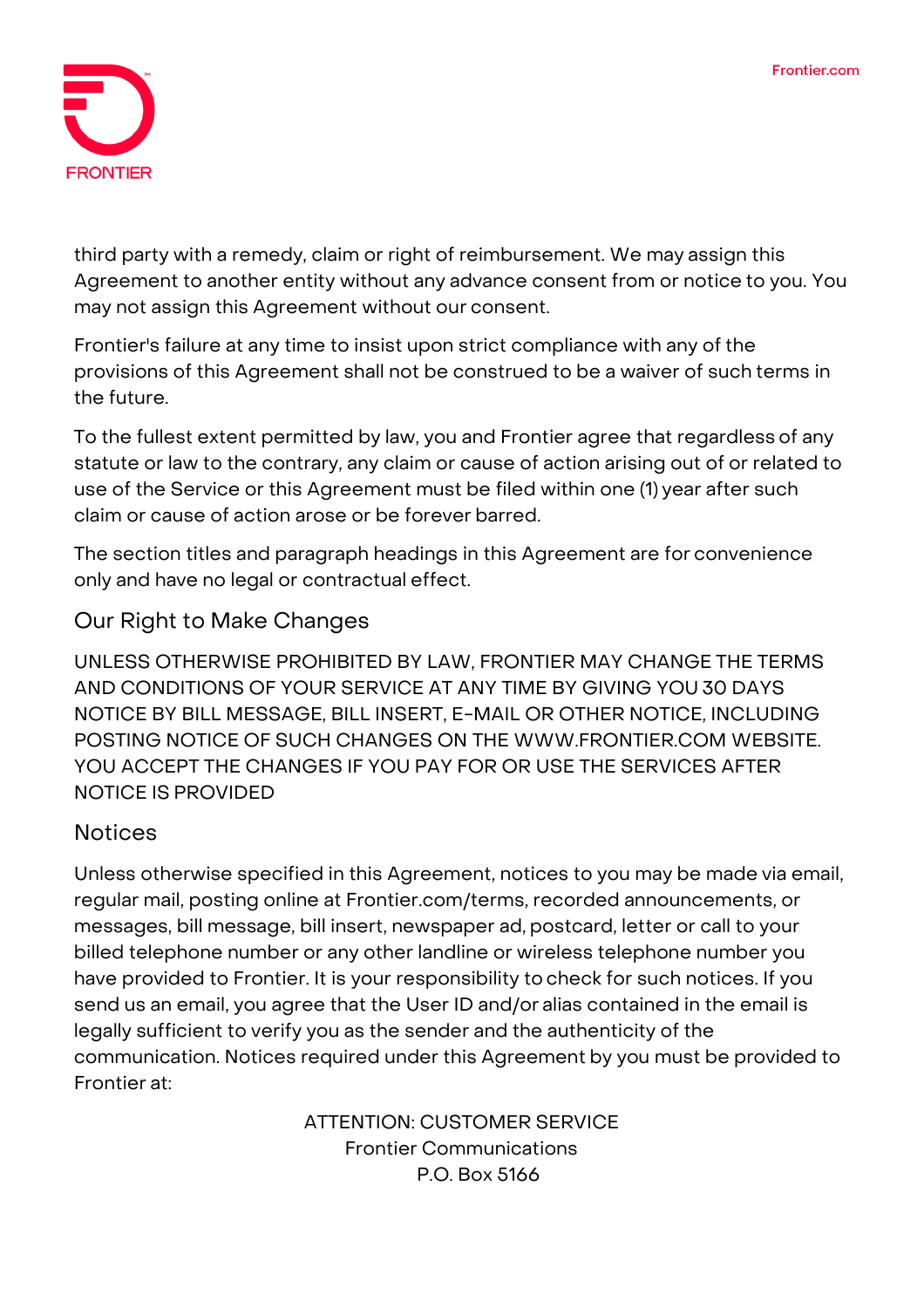

**Tampa, FL 33675**

With a copy to:

**Frontier Communications Legal Department 401 Merritt 7 Norwalk, CT 06851**

Notice by you to Frontier shall be deemed given upon receipt by Frontier.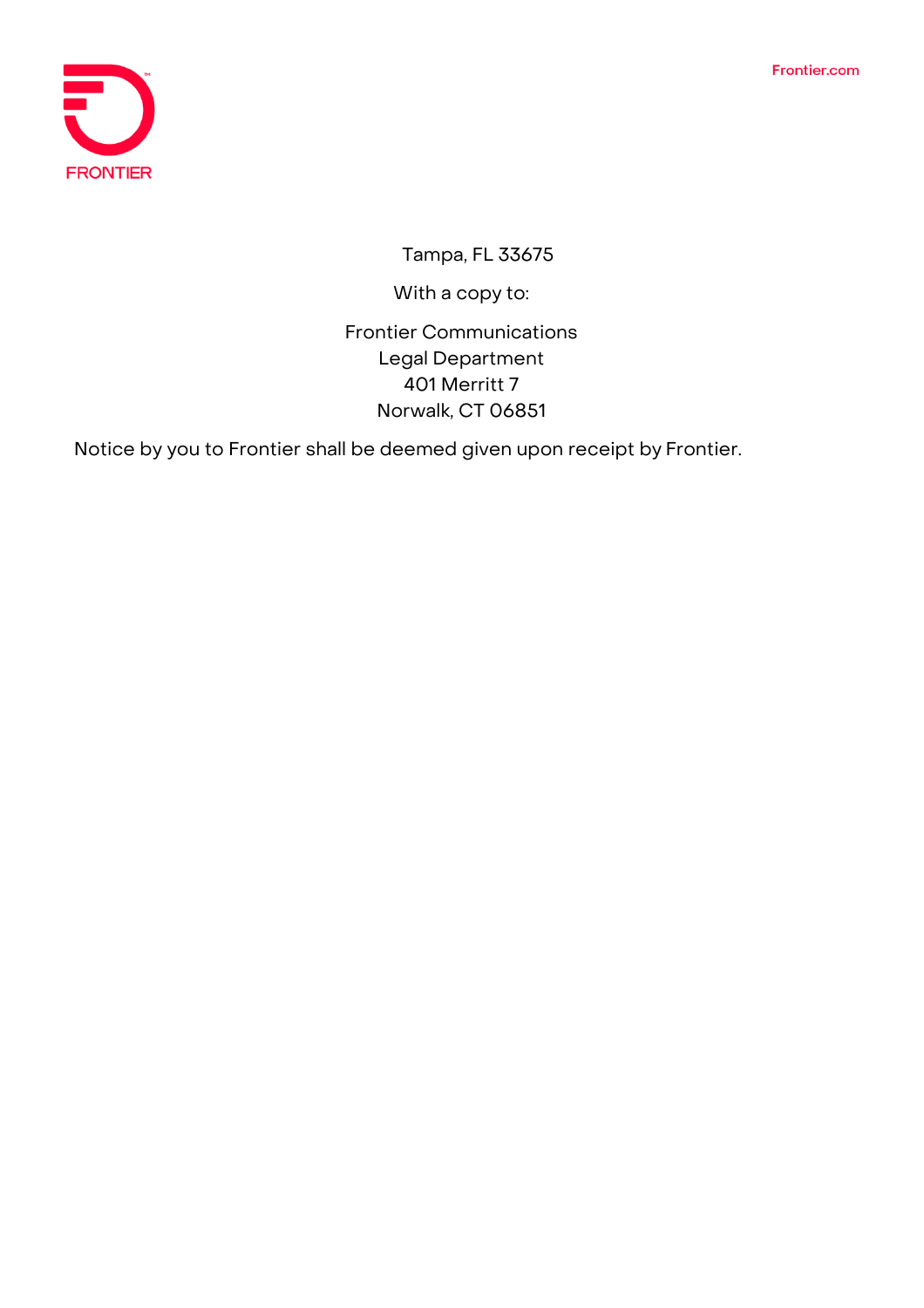

# **Exhibit A**

**Frontier Residential VoIP and Unlimited Digital Voice Terms of Service**

**THIS DOCUMENT, COMBINED WITH THE RESIDENTIAL INTERNET SERVICE AGREEMENT TERMS AND CONDITIONS ABOVE, IS A LEGALLY BINDING AGREEMENT AND DESCRIBES THE TERMS AND CONDITIONS PURSUANT TO WHICH FRONTIER WILL PROVIDE YOU WITH FRONTIER RESIDENTIAL VOIP (VOICE OVER INTERNET PROTOCOL) AND FRONTIER UNLIMITED DIGITAL VOICE SERVICE THAT IS PROVIDED OVER FIBER-OPTIC AND/OR COPPER FACILITIES, INCLUDING ALL SOFTWARE, SOFT CLIENT, SOFTPHONE, EQUIPMENT AND OTHER FEATURES, PRODUCTS AND SERVICES PROVIDED BY FRONTIER ("VoIP and Unlimited Digital Voice Service", "Service", "Services"). THE RESIDENTIAL INTERNET SERVICE AGREEMENT TERMS AND CONDITIONS ABOVE ARE INCORPORATED BY REFERENCE AND APPLY TO THE VOIP AND** UNLIMITED **DIGITAL VOICE SERVICE. THIS AGREEMENT REQUIRES THAT ANY DISPUTE BE RESOLVED BY BINDING ARBITRATION ON AN INDIVIDUAL BASIS RATHER THAN LAWSUITS, JURY TRIALS OR CLASS ACTIONS, AS EXPLAINED MORE FULLY BELOW. BY USING OR PAYING FOR THE SERVICE, YOU ARE AGREEING TO THESE TERMS AND CONDITIONS**

**Limitations on 911 Emergency Response Services**

YOU HEREBY ACKNOWLEDGE AND AGREE TO ALL OF THE INFORMATION BELOW REGARDING THE LIMITATIONS OF 911 CALLING OVER THE SERVICE AND THE DISTINCTIONS BETWEEN 911 SERVICE USING THE SERVICE AND 911 SERVICE OVER TRADITIONAL WIRELINE TELEPHONE SERVICE. YOU AGREE TO ADVISE ALL INDIVIDUALS WHO MAY PLACE CALLS OVER FRONTIER'S SERVICE OF THE 911 LIMITATIONS DESCRIBED BELOW.

911 emergency access and functionality over the Service is only available atthe physical address where Frontier installed the Service, while connected to properly powered Frontier service equipment, such as the Optical Network Terminal (ONT) and Residential Gateway (RG), and after the Service has been activated. Frontier makes no warranty that access to 911 will be uninterrupted, timely, secure, or errorfree or battery backup power will be sufficient to maintain the Service throughout any and/or all power outages. Our liability to you, to anyone dialing 911 using the Service, or to any other person or party, for any loss or damage arising from errors, interruptions, omissions, delays, defects, or failures of 911 services whether caused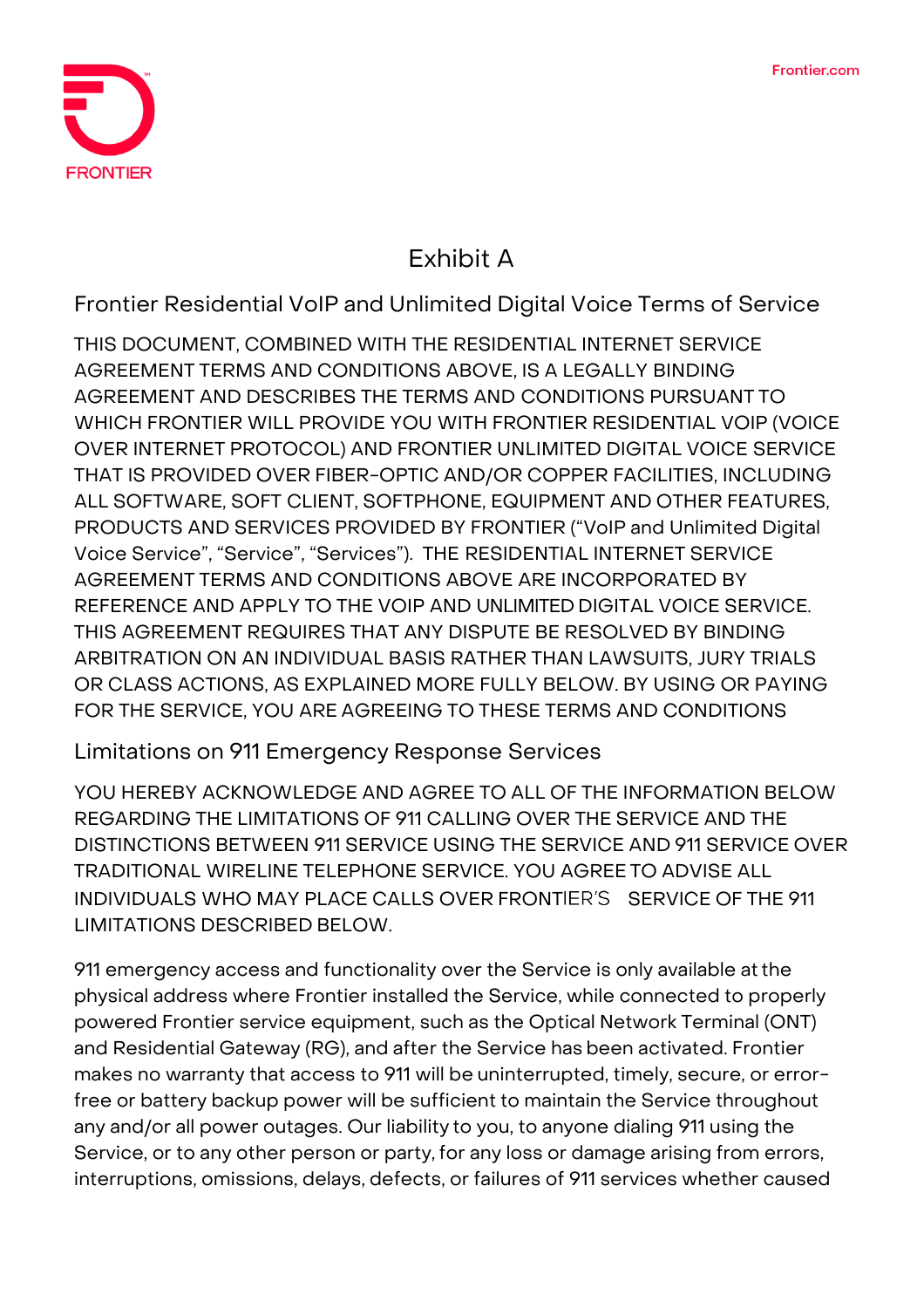

by our negligence or otherwise, shall not exceed the amount of our charges for the Service during the affected period of time, not to exceed 90 days. This limitation of liability is in addition to any other limitations contained in this Agreement.

**Electrical Power Required.** Use of the Service requires electrical power to operate. You are responsible for providing the electrical power necessary forthe Service to function. The Service (including 911 dialing) will not be available for use during a power outage without a back-up power source. An optional battery back-up feature is available for your equipment. The battery back-up feature will not power cordless phones, Internet or TV service, or alarm system equipment. A power failure or service disruption may require you to reset or reconfigure equipment prior to using the Service. Cordless phones and telecommunications devices used to assist customers with disabilities may also require a power supply to function. You acknowledge and understand that to conserve battery power during a power outage, you should not attempt to use the backup batteries for any purpose other than to power the Service (or to power your Internet connection, for the purpose of powering your security alarm, if you have an IP-based security alarm that uses Frontier Internet service). You are solely responsible for determining when the battery backup unit requires replacement and for replacing and recycling used batteries in accordance with manufacturer or other directions.

**Service Functionality.** 911 access will not function if the Service is not configured correctly or if the Service is interrupted or not functioning for any reason, including, but not limited to, in the event of a power outage (unless you have working backup battery power), network outage, or disconnection of the Service because of billing or other issues. If there is a power outage, you may be required to reset or reconfigure the equipment prior to being able to use the Service, including use for 911 calling. The Service may be provided to you over a broadband (Internet Protocol or "IP") network. If there is a broadband network outage, the Service will not function and you will not be able to make 911 calls. Service functionality requires a regular analog touchtone landline telephone, which you must supply and which must be connected to the Frontier network. You agree that neither you nor a third party will move any equipment used for the Service within your premises to any other physical location outside of the premises where it was installed by Frontier. The Service is not designed to be nomadic and will not function properly if the network interface connection is moved or altered by anyone who is not a Frontier employee.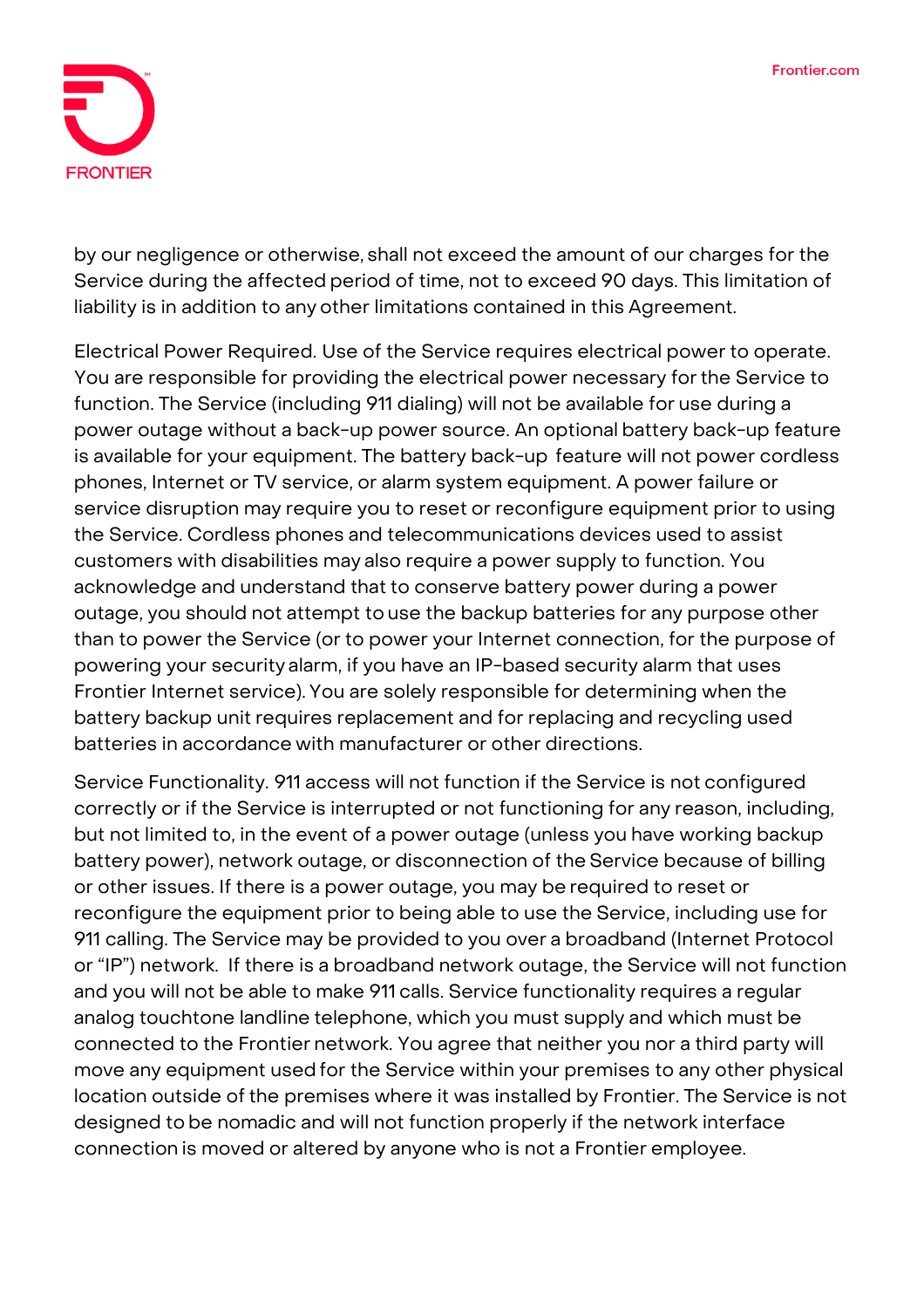

**Service Outage Due to Suspension of Your Account.** You acknowledge and agree that a service outage due to suspension of your account as a result of billing or other issues will prevent ALL Service from being provided to you, including any 911 emergency response services.

**Other Potential Limitations.** You agree that any 911 calls made using the Service may be subject to network congestion and/or reduced routing or processing speed. If you have Call Forwarding, Do Not Disturb, Simultaneous Ring or other features programmed and in use at the time you dial a 911 call and your call is interrupted, the emergency dispatcher may not be able to call you back at the phone from which you dialed the call.

**Additional Service Limitations that Apply in the Event that Frontier Cannot Route Your 911 Call Directly to the Appropriate Emergency Service Provider.** If, for any reason, Frontier cannot directly route your 911 call to the appropriate emergency service provider, your 911 call may be routed to an operator outside the emergency response center. You agree that the operator and/or emergency response center personnel receiving your call may not be able to identify your phone number or the physical address from which you are calling. You will need to state the nature of your emergency promptly and clearly, including your telephone number and location. You agree that the individual answering the call may not be able to call you back or determine your location if the call is unable to be completed, is dropped or disconnected, or if you are unable to provide your phone number and physical location and/or if the Service is not operational for any reason. After you identify your location, the operator will determine the appropriate emergency response center for your location and route you to the general telephone number for that center.

# **Service Use and Customer Obligations**

**Use of Service.** You agree that the use of the Service, without limitation, is your sole responsibility, is at your own risk, and is subject to all applicable local, state, national and international laws and regulations. This includes the use of the Service by others, with or without your permission. You may not resell, assign or otherwise transfer the Service or this Agreement to any other person for any purpose, or make any change to the use of the Service, without express written permission from Frontier in advance. The Service does not allow you to make 500, 700, 900, 950, 976, 00 01, 0+, calling card calls or dial-around calls (e.g., 10-10-XXXX). Nor does it allow you to accept collect calls or third numberbilled calls. The Service is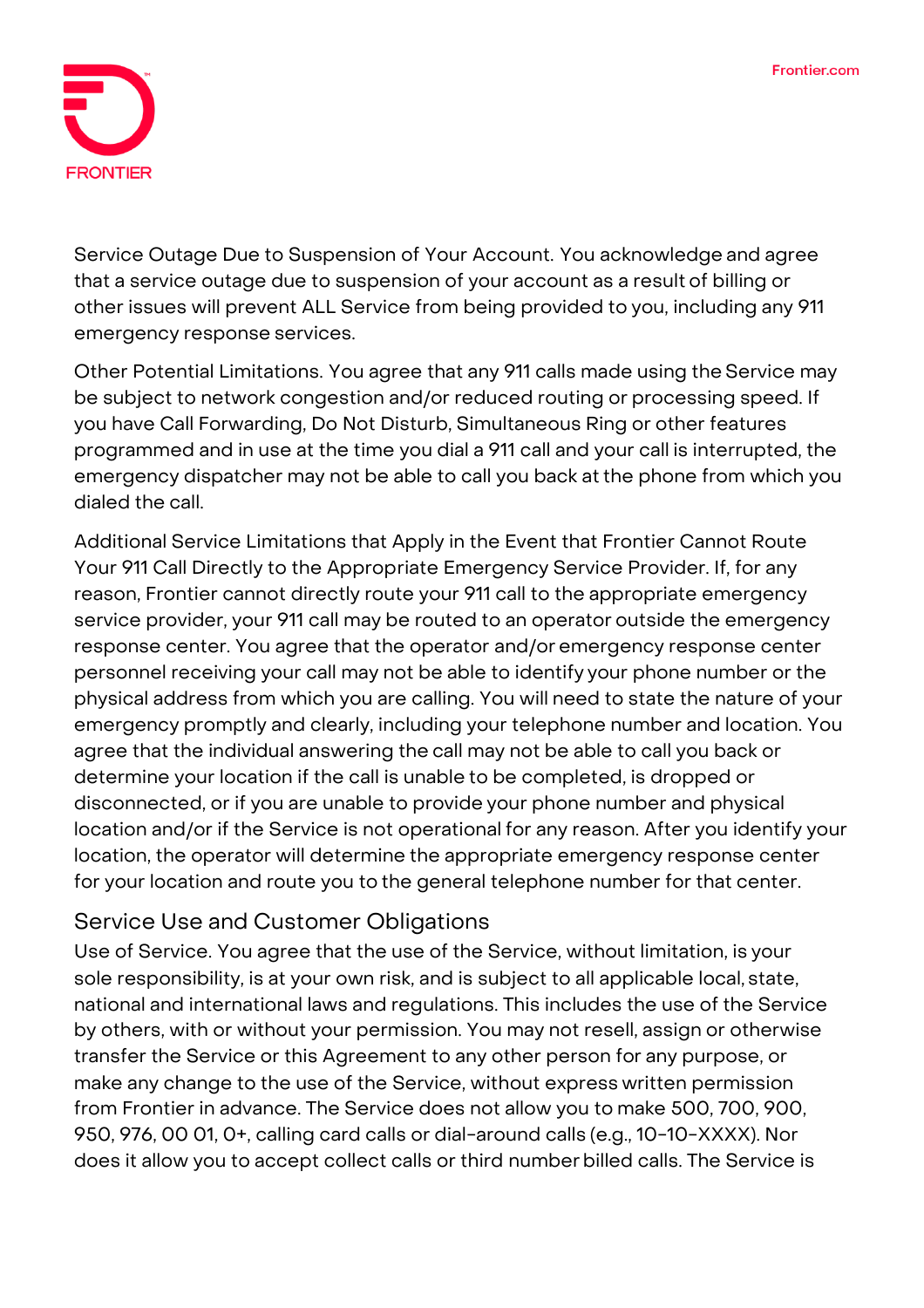

subject to billing and technical capability and the availability of facilities. The Service is not available in all locations.

**International Calling.** The current charges and rates for international calling are available by contacting Frontier Customer Service at 1-800-921-8101.

**Unacceptable Usage.** If unlimited minutes are used for non-voice calls, such as but not limited to auto dialers or data calls, Frontier may convert the Service to a plan that charges for all long distance calls or where systems allow, charge a 10¢ per minute rate for such calls. If your usage is inconsistent with normal residential voice applications and usage patterns and you exceed 3000 minutes per month, Frontier may charge you a 10¢ per minute rate for such calls. Other restrictions may apply.

**Security Alarm and Other Device Compatibility.** Frontier makes no warranty that (i) the Service used as a communications pathway for monitored burglar alarms, monitored fire alarms, and/or medical monitoring systems or devices, will be uninterrupted, timely, secure, or error- free; (ii) the Service will be compatible with any particular or all monitored burglar alarm(s), monitored fire alarm(s), or medical monitoring system(s) or device(s); or (iii) battery backup power will be sufficient to maintain the Service throughout any and/or all power outages. The Service requires 10-digit dialing. Compatible home security system settings may need to be modified from 7 to 10-digit dialing.

Monitored fire alarm and burglar alarm systems and medical monitoring devices may not be compatible with the Service. If you have or purchase a monitored fire alarm or burglar alarm system or a medical monitoring device that you intend to use with the Service as the communications pathway, you agree to contact your provider for those systems/devices to determine compatibility with the Service and to arrange for your provider to test such systems/devices. You also acknowledge and understand that even if such systems and devices are compatible with the Service, they will not be able to communicate with monitoring stations during a power outage unless you maintain battery backup power. If you purchase a monitored burglar alarm or monitored fire alarm system after the Service has been installed, you also agree to call Frontier prior to installation of any such system.

If the Service has been installed for use with a monitored fire alarm or monitored burglar alarm system, you agree that you will not change or modify the inside wiring of your service location or move or reconfigure the equipment in any way without contacting Frontier and your alarm service provider. You also agree that you will not